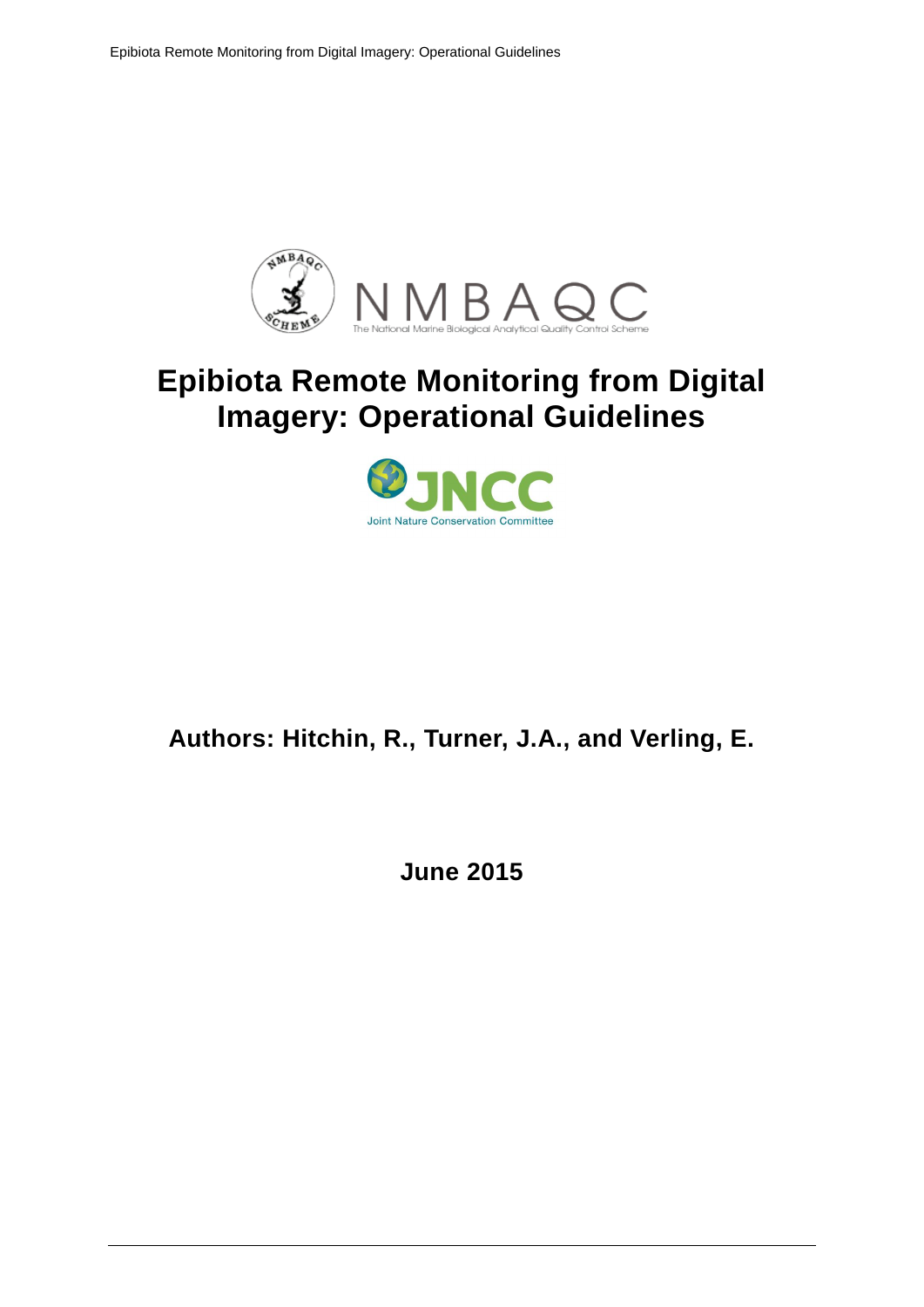#### **This report should be cited as:**

Hitchin, R., Turner, J.A., Verling, E. 2015. Epibiota remote monitoring from digital imagery: Operational guidelines.

#### **Acknowledgements:**

Sections of this report were drafted by Suzanne Ware (Cefas), Magnus Axelsson (Seastar Survey Ltd.), and Daniel Jones (National Oceanography Centre). Their contributions are very gratefully acknowledged.

The authors would also like to thank: Fionnuala McBreen, Neil Golding, Mike Nelson, Megan Parry and Joey O'Connor (All JNCC), Ben James and Lisa Kamphausen (both SNH), Charlie Lindenbaum and Rohan Holt (both NRW), Alison Benson and Ian Sotheran (both Envision Mapping Ltd.), Ross Griffin (Ocean Ecology) and Annika Clements (AFBINI) for their valuable comments and suggestions throughout the preparation of this report.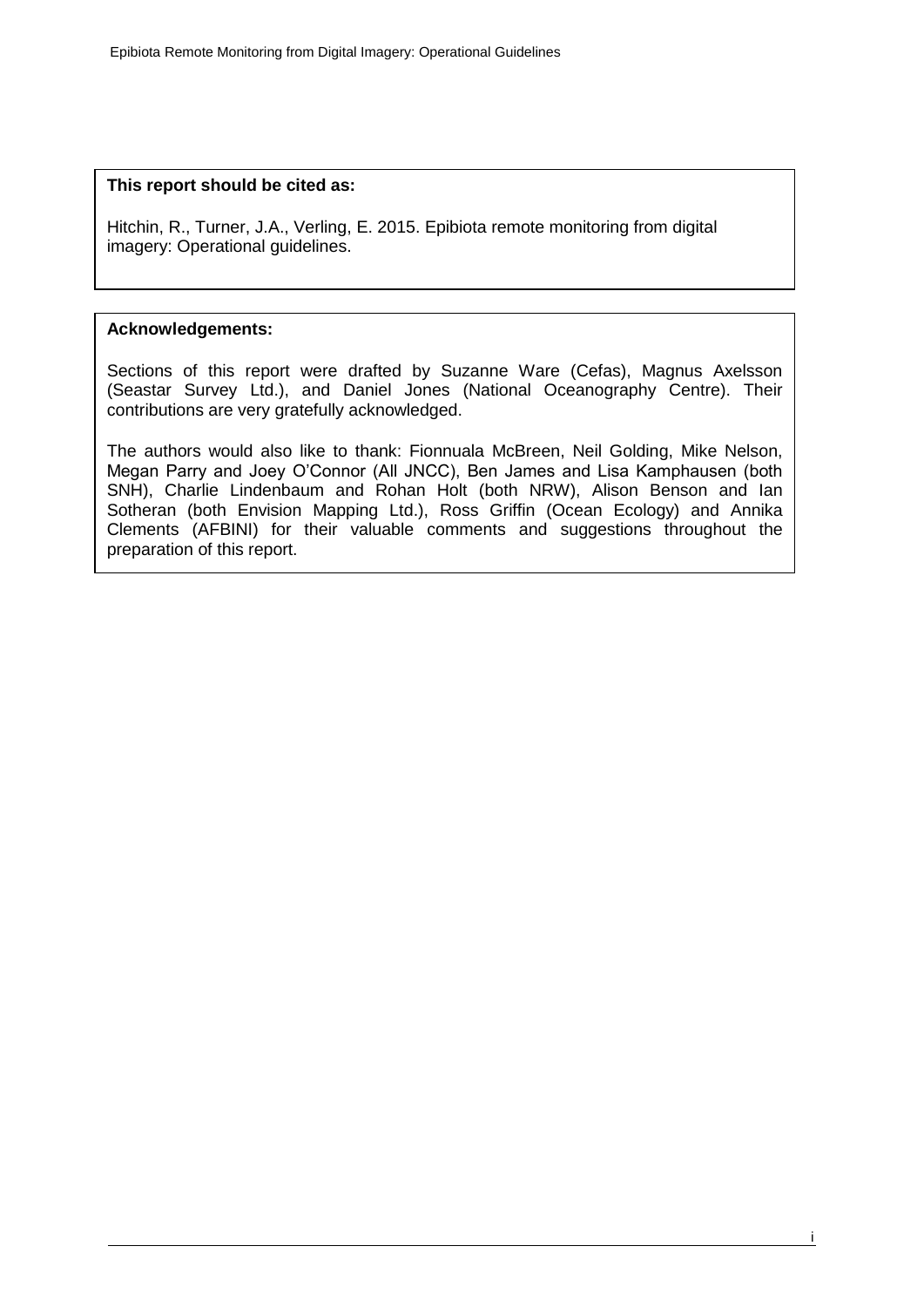### **Summary**

There is increasing recognition that the effective acquisition and interpretation of underwater video and still image data for biodiversity is growing in importance. Numerous organisations (e.g. Statutory Nature Conservation Bodies (SNCBs), Inshore Fisheries Conservation Authorities (IFCAs), environmental consultancy agencies, industry and academic institutes) are now engaged in this work for a variety of different purposes, including:

- Marine habitat mapping of physical seabed habitats and features in support of a variety of national and international initiatives, e.g. the Marine Environmental Mapping Programme (MAREMAP), Integrated Mapping For the Sustainable Development of Ireland's Marine Resource (INFOMAR) and Mapping European Seabed Habitats (MESH).
- Characterisation of epifaunal attributes of seabed habitats and features e.g. in support of the Marine Strategy Framework Directive, Water Framework Directive, designation of Marine Protected Areas (European and National), marine development applications and licensing.
- Monitoring trends in seabed habitat features and their associated epibiotic communities, e.g. in support of monitoring the effectiveness of management measures implemented to achieve given conservation objectives within MPAs and also to assess and monitor predicted impacts for given marine developments and the effectiveness of mitigation measures implemented.

The guidelines in this document provide a summary of current best practice for the acquisition of video and stills imaging of benthic substrata and epibenthic species to ensure that data collected are fit for purpose in relation to the needs and requirements of a survey.

These guidelines form part of the epibiota component of the NMBAQC scheme, reporting to HBDSEG (Healthy and Biologically Diverse Seas Evidence Group) under the UK's Marine Monitoring and Assessment Strategy (UKMMAS).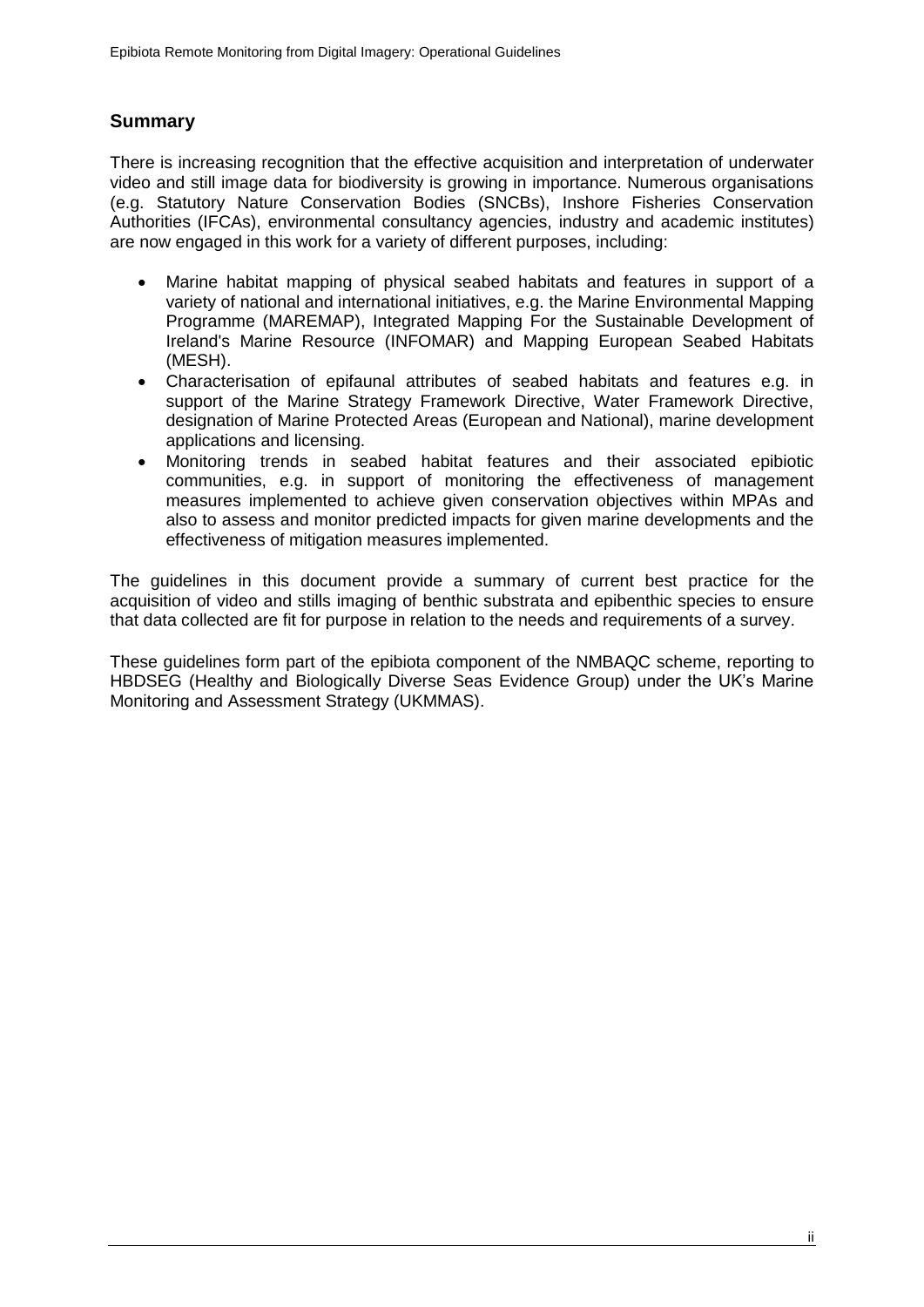## **Contents**

| 1 |                  |  |
|---|------------------|--|
|   | 1.1              |  |
|   | 1.2              |  |
|   | 1.3              |  |
|   | 1.4              |  |
| 2 |                  |  |
|   | 2.1              |  |
|   | $2.2\phantom{0}$ |  |
|   | 2.3              |  |
|   | 2.4              |  |
|   | 2.5              |  |
|   | 2.6              |  |
| 3 |                  |  |
| 4 |                  |  |
| 5 |                  |  |
| 6 |                  |  |
| 7 |                  |  |
| 8 |                  |  |
| 9 |                  |  |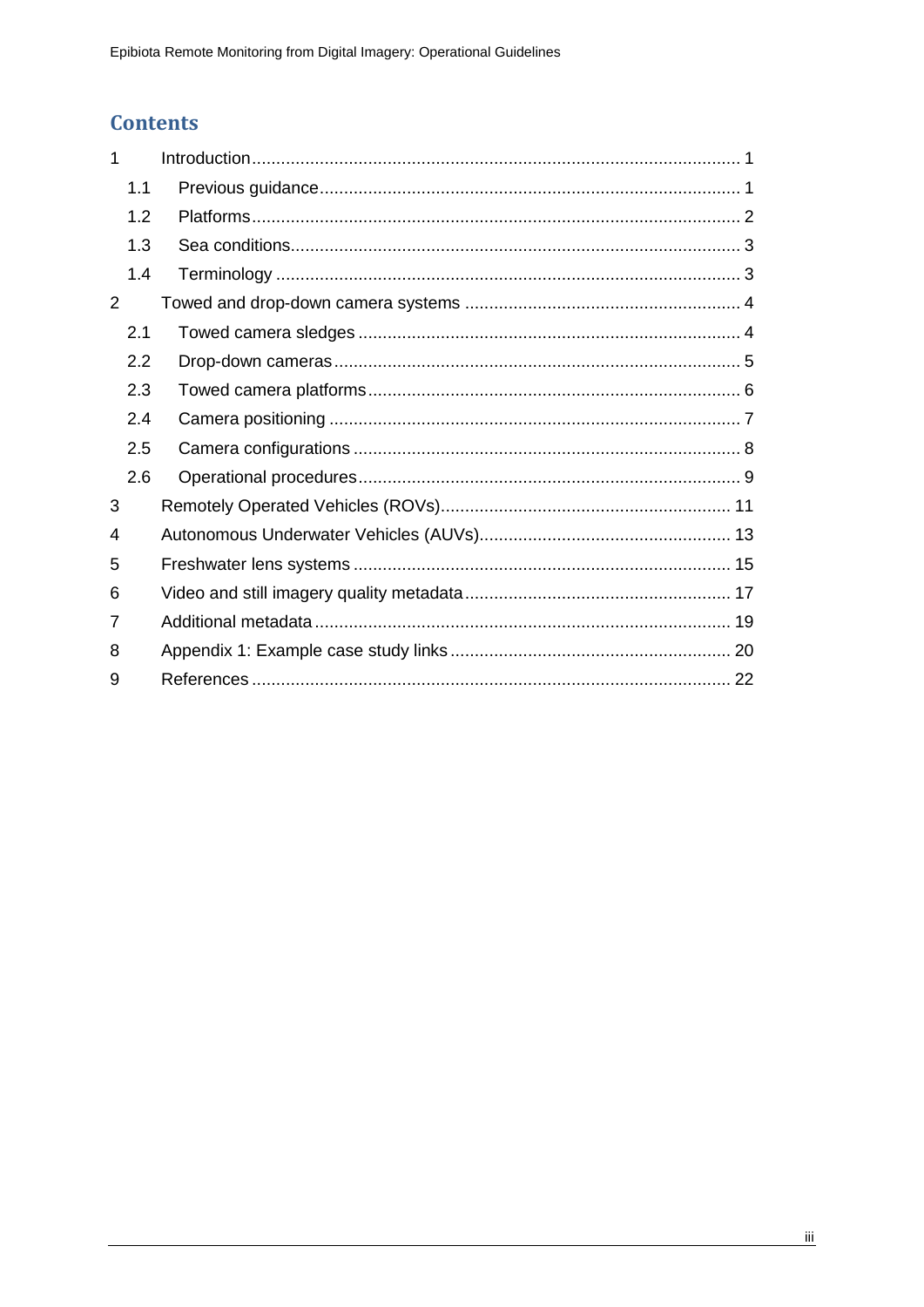# **Abbreviations**

| <b>AFBINI</b>  | Agri-Food Biosciences Institute Northern Ireland                       |
|----------------|------------------------------------------------------------------------|
| <b>AUV</b>     | Autonomous Underwater Vehicle                                          |
| AVC-HD         | Advanced Video Coding High Definition                                  |
| <b>BS</b>      | <b>British Standard</b>                                                |
| <b>BSH</b>     | <b>Broad Scale Habitat</b>                                             |
| Cefas          | Centre for Environment, Fisheries and Aquaculture Science              |
| <b>CMA</b>     | <b>Competent Monitoring Agencies</b>                                   |
| DV Tape        | Digital Video Tape                                                     |
| <b>DVL</b>     | <b>Doppler Velocity Log</b>                                            |
| <b>EUNIS</b>   | European Nature Information System                                     |
| <b>EXIF</b>    | Exchangeable Image File Format                                         |
| <b>FPS</b>     | Frames per Second                                                      |
| <b>GPS</b>     | <b>Global Positioning System</b>                                       |
| <b>HBDSEG</b>  | Healthy and Biologically Diverse Seas Evidence Group                   |
| HD             | <b>High Definition</b>                                                 |
| <b>HID</b>     | <b>High Intensity Discharge</b>                                        |
| <b>HMI</b>     | Hydrargyrum Medium Arc lode                                            |
| <b>IFCA</b>    | <b>Inshore Fisheries Conservation Authorities</b>                      |
| <b>INFOMAR</b> | Integrated Mapping For the Sustainable Development of Ireland's Marine |
|                | Resource                                                               |
| <b>ISO</b>     | International Organization for Standardization                         |
| <b>JNCC</b>    | <b>Joint Nature Conservation Committee</b>                             |
| <b>LED</b>     | <b>Light Emitting Diode</b>                                            |
| <b>MAREMAP</b> | Marine Environmental Mapping Programme                                 |
| <b>MESH</b>    | Mapping European Seabed Habitats                                       |
| <b>MMH</b>     | Marine Monitoring Handbook                                             |
| <b>MPA</b>     | <b>Marine Protected Area</b>                                           |
| <b>NMBAQC</b>  | National Marine Biological Analytical Quality Control Scheme           |
| <b>NOC</b>     | National Oceanography Centre                                           |
| <b>NRW</b>     | <b>Natural Resources Wales</b>                                         |
| O.D            | <b>Overall Diameter</b>                                                |
| PG             | <b>Procedural Guideline</b>                                            |
| <b>RIB</b>     | Rigid Inflatable Boat                                                  |
| <b>ROG</b>     | <b>Recommended Operating Guidelines</b>                                |
| <b>ROV</b>     | <b>Remotely Operated Vehicle</b>                                       |
| <b>SAC</b>     | Special Area of Conservation                                           |
| <b>SD</b>      | <b>Secure Digital</b>                                                  |
| <b>SNCB</b>    | <b>Statutory Nature Conservation Body</b>                              |
| <b>SNH</b>     | <b>Scottish Natural Heritage</b>                                       |
| <b>SOP</b>     | <b>Standard Operating Procedures</b>                                   |
| <b>UKMMAS</b>  | UK Marine Monitoring and Assessment Strategy                           |
| <b>USBL</b>    | <b>Ultra Short Base Line</b>                                           |
| <b>WCC</b>     | Water Curtain Camera                                                   |
|                |                                                                        |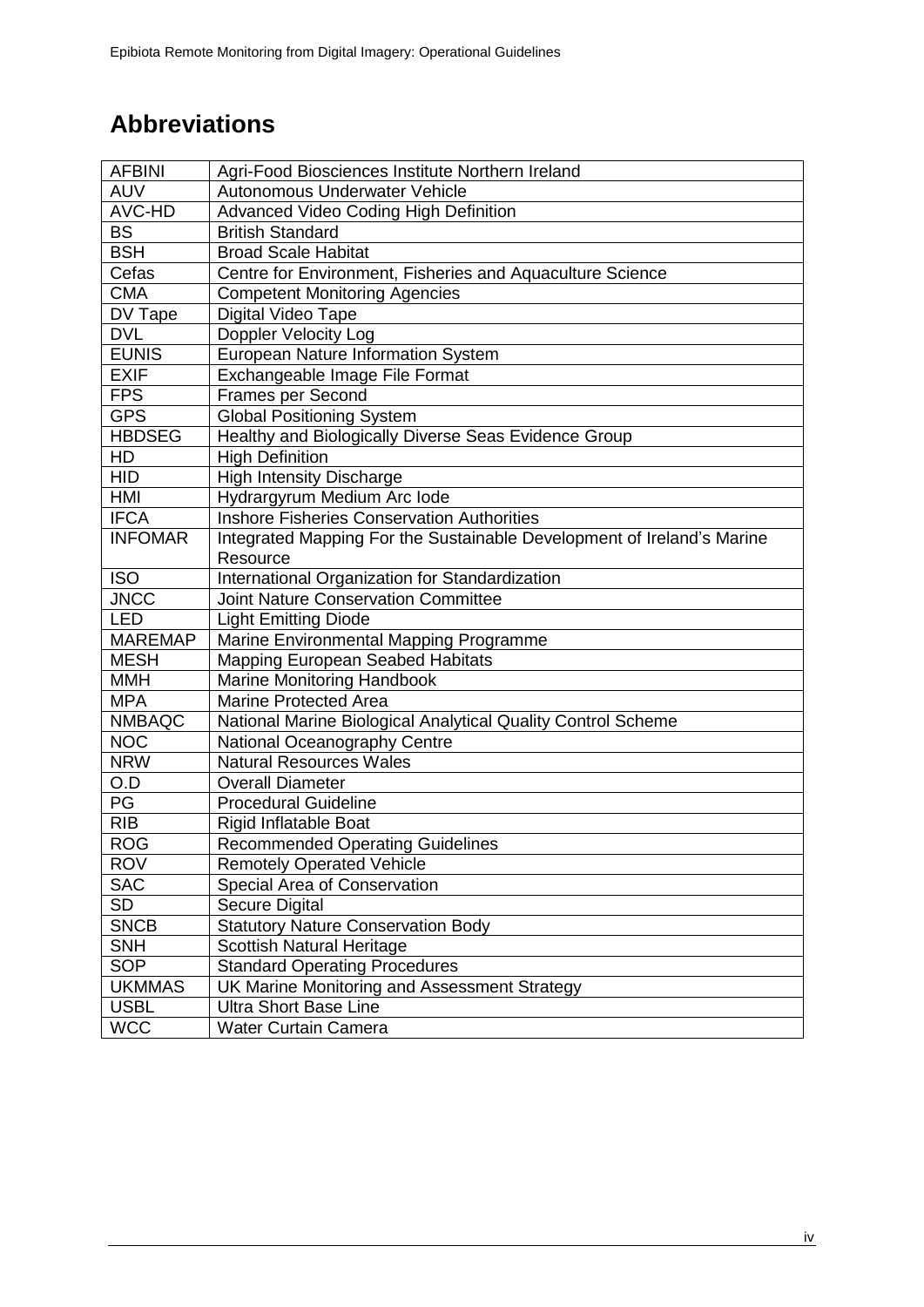# <span id="page-5-0"></span>**1 Introduction**

This report provides best practice guidance for collection and analysis of epibiotic data using ship-based or autonomous videographic and photographic techniques.

Video and stills cameras are extremely valuable and wide-ranging tools for providing evidence for benthic monitoring and mapping, particularly in water depths that divers cannot reach to sample *in situ* or where capacity, cost or safety aspects do not allow for diver surveying. Video footage can be used for exploring and investigating previously unsurveyed areas of seabed, characterising and identifying habitat types by providing information on both the sediment and the distribution and abundance of epibiota, detecting and locating boundaries between various habitats and 'ground-truthing' acoustic information. As the methods are typically non-destructive, they are considered appropriate for sampling protected, fragile or sensitive areas. Stills footage provides an accompanying high quality visual record that enables finer resolution of species identification and increased ability to undertake quantitative analyses.

Depending on their specific purpose, surveys can be designed to be purely descriptive, semiquantitative or fully quantitative. In order for each of these approaches to be effective, video quality must be adequate, particularly important for quantitative surveys where results will be statistically analysed. Turbidity, towing speed, lighting conditions and tidal flow may all affect video or image quality, and thus the size of organisms that can be accurately identified and counted with confidence and the level of taxonomic resolution achieved. Image quality is therefore directly linked to the confidence in the results obtained.

This new guidance note aims both to introduce a way of assessing video and stills quality at sea and to update previous guidance. The updated guidance concerns the main platforms from which video and stills cameras are operated, providing up-to-date information for the operation of video and still cameras in towed sledges, towed camera platforms, drop-down cameras, remotely operated vehicles (ROVs), autonomous underwater vehicles (AUV) and freshwater lens systems.

### <span id="page-5-1"></span>**1.1 Previous guidance**

This guidance aims to build on current standards and protocols, mainly the Mapping European Seabed Habitats (MESH) Recommended Operating Guidelines (ROGs) and JNCC's Marine Monitoring Handbook (MMH). Where appropriate, the guidance will refer to previous ROGs or MMH Procedural Guidelines (PGs) while providing updated information where technology improvements or general changes in approach have occurred since the previous publication.

### **MESH Recommended Operating Guidelines**

Under the Mapping European Seabed Habitats (MESH) project (2004 – 2008), a series of Recommended Operating Guidelines (ROGs) were identified to describe how best to use survey techniques in a marine habitat mapping context. For videographic and photographic uses, the "*[Recommended operating guidelines \(ROG\)](http://www.emodnet-seabedhabitats.eu/pdf/GMHM3_Video_ROG.pdf) for underwater video and [photographic imaging techniques](http://www.emodnet-seabedhabitats.eu/pdf/GMHM3_Video_ROG.pdf)*" (Coggan et al. 2007) was created along with the MESH Video Working Group report "*[Seafloor Video Mapping: Collection, analysis and interpretation](http://www.emodnet-seabedhabitats.eu/PDF/Video%20Working%20Group%20Report.pdf)  [of seafloor video footage for the purpose of habitat classification and mapping](http://www.emodnet-seabedhabitats.eu/PDF/Video%20Working%20Group%20Report.pdf)*" (White et al. 2007). Video techniques were also detailed in the *Review of Standards and Protocols for Seabed Habitat Mapping* (Coggan, et al. (eds.) 2005).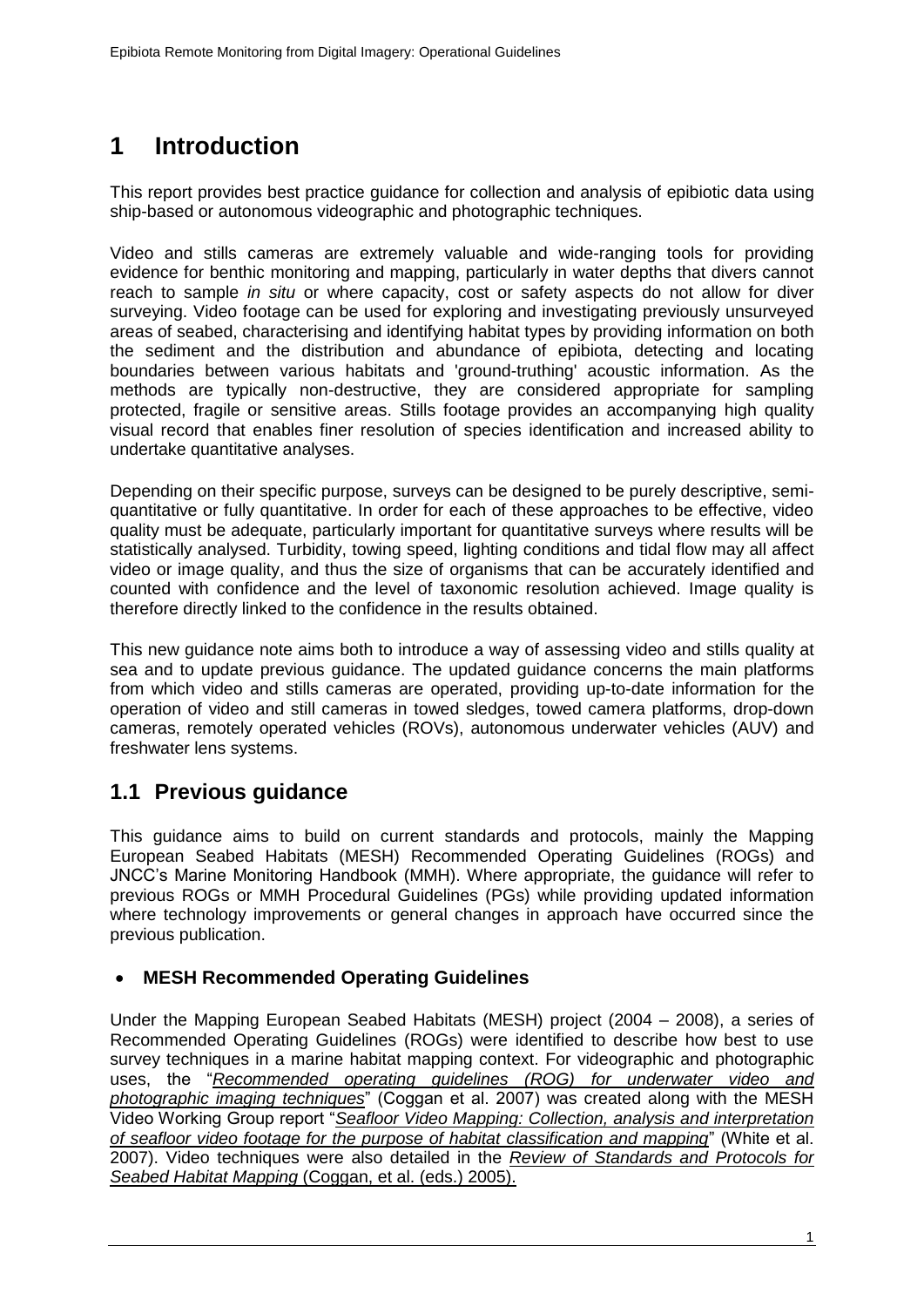The ROGs were created to reflect operational experience of using particular techniques for marine habitat mapping and therefore may not be considered suitable for all monitoring applications. The video ROG continues to be appropriate in terms of configuration and deployment of towed video systems, but technology advances mean that some of it is now somewhat outdated.

### **Marine Monitoring Handbook**

The Marine Monitoring Handbook (MMH) was produced by the Marine SACs Project through a series of literature reviews, workshops and practical trials (Davies et al., 2001). The most widely used part of the MMH is Section 6, the Procedural Guidelines (PGs). These lay out protocols or procedures for a wide range of different types of data collection for marine monitoring.

Two of the PGs refer to videographic and photographic techniques using camera systems. These are PG 3.5 - *['Identifying biotopes using video recordings](http://jncc.defra.gov.uk/PDF/MMH-Pg%203-5.pdf)*' and PG 3.14 - '*[In situ survey](http://jncc.defra.gov.uk/PDF/MMH-Pg%203-14.pdf)  [of sublittoral epibiota using towed sledge video and still photography](http://jncc.defra.gov.uk/PDF/MMH-Pg%203-14.pdf)*'. While these guidelines still contain useful information on operational techniques, the technology advocated in them is, in many ways, now considered outdated or even unavailable.

### **EU guidelines**

Development of, and adherence, to national, European or international standardised methods (where they exist) is a statutory requirement in the Water Framework and the Marine Strategy Framework Directives. The two standards most applicable to seabed videographic and photographic methods are:

- BS EN 16260:2012. *Water quality - [Visual seabed surveys using remotely operated](http://shop.bsigroup.com/ProductDetail/?pid=000000000030241897)  [and towed observation gear for collection of environmental data](http://shop.bsigroup.com/ProductDetail/?pid=000000000030241897)*. Provides guidance for seabed mapping and monitoring, recording or monitoring seabed conditions and epibiotic organisms.
- EN ISO 19493:2007. *Water quality - [Guidance on marine biological surveys of hard](http://www.iso.org/iso/catalogue_detail.htm?csnumber=39107)[substrate communities.](http://www.iso.org/iso/catalogue_detail.htm?csnumber=39107)* Provides guidance on the minimum requirements for marine biological surveys of supralittoral, eulittoral and sublittoral hard substrate for environmental impact assessment and monitoring in coastal areas.

The national and European standards are considered to provide a basic framework for the use of remote video and stills during surveys. This guidance focuses on more specific and practical approaches to the operation of remote video and stills equipment.

## <span id="page-6-0"></span>**1.2 Platforms**

The guidance in this report is not platform specific, and only mentions any particular platform when, for example, ways of calculating camera position may be different in a small RIB to a large research vessel, or when a type of remote video use is only possible from a particular size of vessel.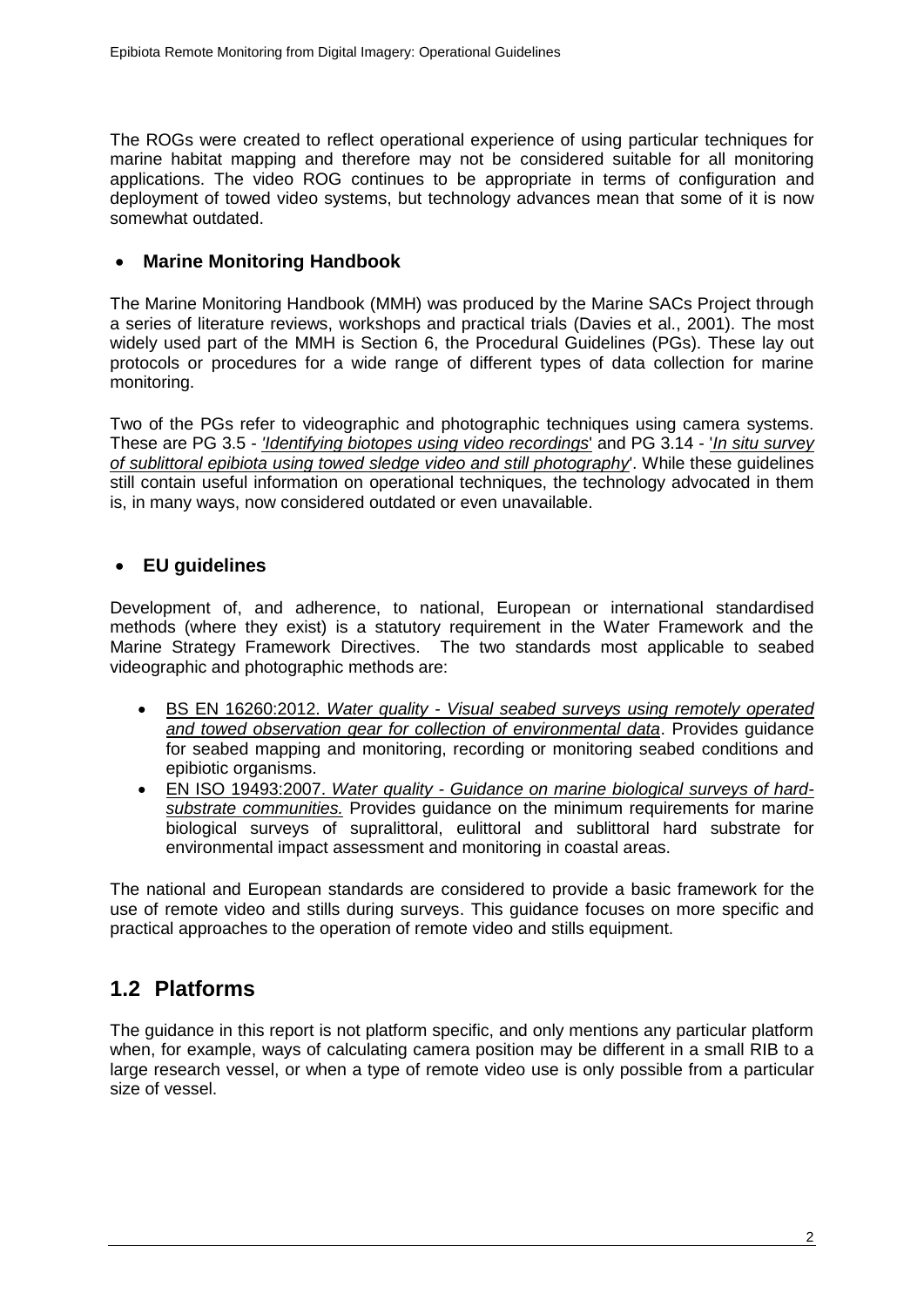## <span id="page-7-0"></span>**1.3 Sea conditions**

This report also does not include advice on how best to orientate, manoeuvre or otherwise work with a vessel and equipment in a range of sea conditions, such as how to operate video equipment in strong tidal flows or severe weather, as, at least with larger research vessels, the operation of video equipment and any necessary changes in course and speed will be under the control of the ship technicians and crew. With smaller vessels, there is likely to be more control over equipment and vessel movement by scientists, but as these smaller vessels may differ considerably in size, capability and equipment, it is still considered beyond the scope of these guidelines to consider how sea conditions may affect the video capability of these smaller vessels.

## <span id="page-7-1"></span>**1.4 Terminology**

The guidance in this report is split into two levels:

- 1. If a recommendation includes the term "**must**" then this is mandatory for organisations completing epibiota video imaging to contribute to statutory UK monitoring programmes.
- 2. If a recommendation includes the term "**should**" then this is mandatory where practicable for these organisations.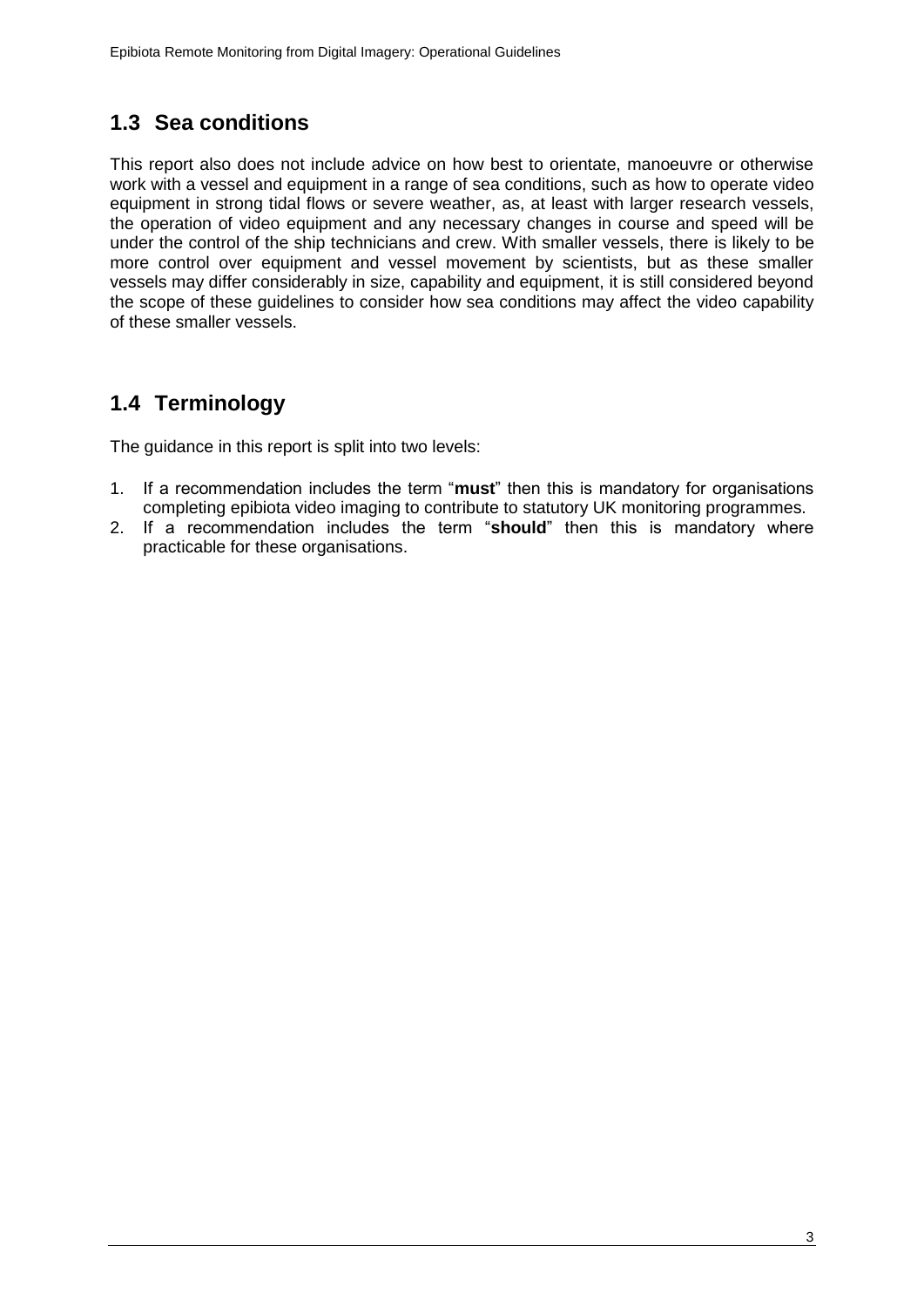## <span id="page-8-0"></span>**2 Towed and drop-down camera systems**

The most widely used methods of collecting good quality images of the seabed are the towed sledge, towed video platform and the drop-down camera. These methods are treated together for these guidelines as, from the video and stills point of view, they are operationally similar.

All of these methods have the ability to acquire video and still images. Stills footage can take several forms:

- Purely automated, taken at pre-defined, regularly spaced intervals. This is often the preferred method as it avoids sampling bias.
- Manually operated, taken as close to a defined time interval as possible. This also allows for operator discretion if the seabed is not in focus at the exact pre defined time.
- Manually operated, taken opportunistically ("opportunistic stills"). This allows capture of specific high quality images of target species or habitats. This does generate problems with bias and these images are often omitted from statistical analysis, but provide a useful tool to assist with organism identification and for assisting to delineate habitat boundaries.

Most of the information presented below refers to towed systems, and drop-down systems are referred to where guidance differs between systems.

### <span id="page-8-1"></span>**2.1 Towed camera sledges**

The towed camera sledge consists of a frame with sledge-like runners that is towed in full contact with the seafloor and is typically deployed at sites overlain by sediment. The sledge is deployed off the stern of the vessel, and as the ship moves, the sledge is towed along a predetermined transect taking video and still images (see Figure 1).

Towed sledges are limited to use on relatively topographically uniform seafloor habitats, and that, as the runners of the sledge are in contact with the seabed, any sledge has the potential to damage fragile seabed features and epifauna.

The common configuration for towed sledges has a forward facing (oblique view) video camera with a separate downward facing stills camera, with the latter behind the video, and thus allowing the video to be used as a remote 'viewfinder' for the stills. The oblique angle of view on the video camera improves the ability to identify species and give a better indication of seabed habitat type, while the perpendicular angle of view best enables quantitative analysis of still images. Separate video and stills cameras are considered best practice, as, if a single camera is used, video footage is lost when a still is taken.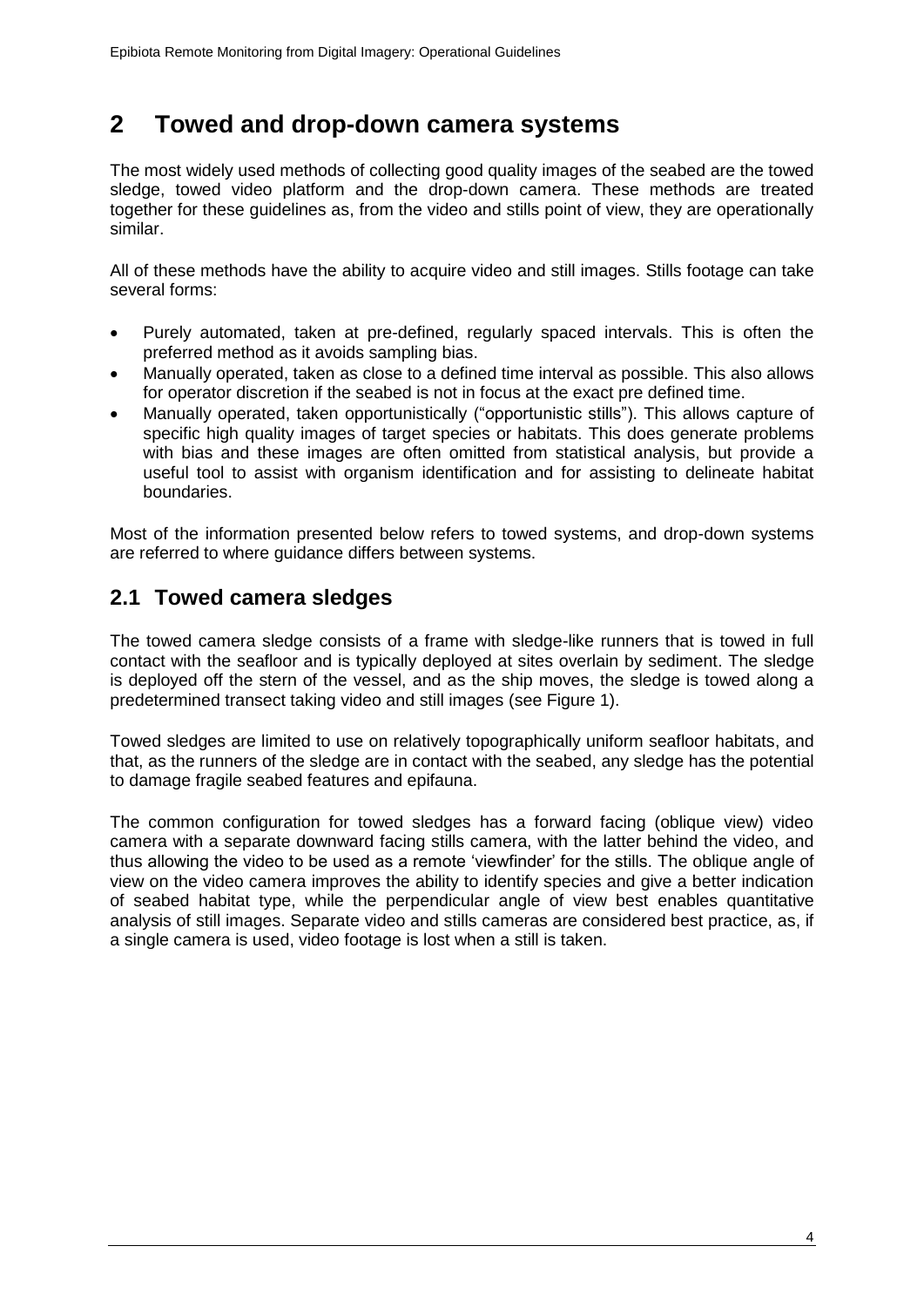

**Figure 1** Towed camera sledge system (Shand and Priestly 1999)

### <span id="page-9-0"></span>**2.2 Drop-down cameras**

Drop-down cameras differ from towed video systems in that they tend to be passive camera systems that are suspended over the side of a vessel, as distinct from being towed or propelled. However, within this, drop-down systems can be used in a 'spot-sampling' mode (a single observation), or as a bed-hop camera, hopping the frame across the seabed whilst drifting in currents to give several close-up shots of the sediment surface as well as wider habitat views. If over suitable terrain, it is also possible to obtain short transects.

As with towed sledges, a forward facing video camera is often combined with a downwards facing stills camera. However, some systems have a downward or forward facing video camera only. A measure of altitude can be provided either by a fibre-optic cable, which sends data on height above the seafloor to the ship, or a drop weight, which is suspended below, and within the field of view of the stills camera to indicate distance off the sea floor. However, a drop weight can occasionally significantly impair the field of view.

The frame can either be lowered onto the seabed if the intention is to collect close up images or if visibility is poor, or it can be suspended above the seabed to provide a wider field of view.

Drop-down cameras can be used on a variety of seafloor habitats (including topographically complex upstanding rock and reef features). However, while there is no camera contact with the seabed, camera height above the seabed is often extremely variable (particularly in large swells). Due to this movement, the frame (and / or drop weight) can collide with the seabed, which can cause considerable additional turbidity and obscure the view entirely, particularly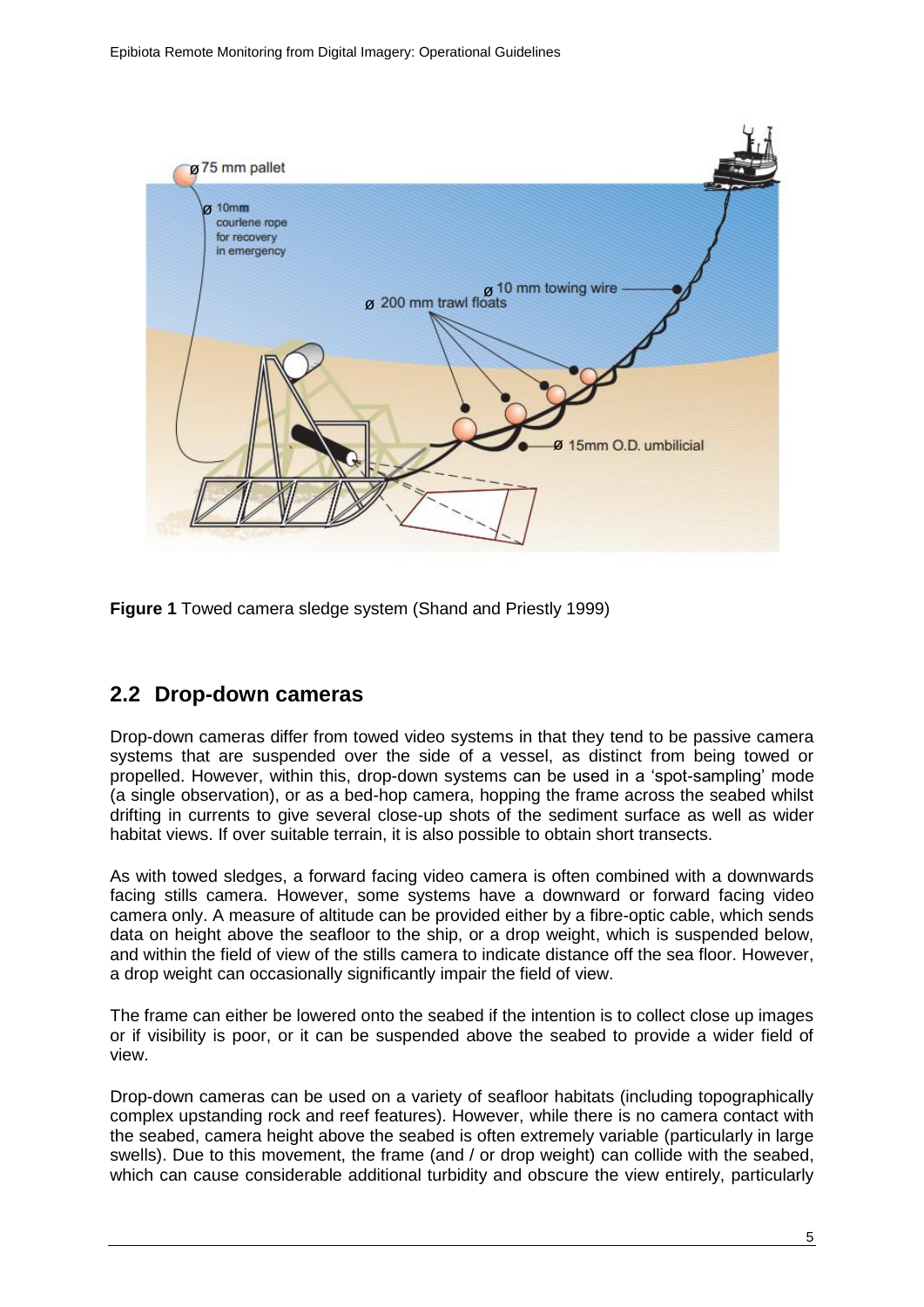in areas of muddy or sandy sediment. Understanding this variability in camera height is particularly important in areas where habitats are fragile.

## <span id="page-10-0"></span>**2.3 Towed camera platforms**

Towed camera platforms are similar to towed camera sledges. However, they are designed to be towed above the seabed, avoiding any contact. This approach offers two key advantages to towed sled systems: reduced disturbance to the seabed and the potential for operations in more complex seabed environments.

These advantages can be offset by several challenges caused by increased variability in the camera-to-seafloor distance, usually resulting from vessel heave, affecting image quality (particularly focus), light intensity (from flashes) and making scaling more difficult. A potential set-up that can help to alleviate the intensity of this problem is the use of a drop weight and a drag chain (Sheehan et al. 2010, Figure 2). Additionally, as these platforms sit higher in the water column, water turbidity can be an increased issue. Particular attention needs to be focused on the lighting arrangement to reduce any backscatter to obtain quality imagery.

Despite these challenges, obtaining good imagery that is scaled for quantitative analysis from a towed camera platform is achievable, particularly in less turbid water. The enhanced field of view combined with appropriate scaling (accurate scaling lasers at a fixed distance apart) can allow for the density of organisms to be determined as the area sampled can be accurately calculated (using a combination of the start and end of the line from GPS positions and the known track width between the laser dots, Sheehan et al. 2010). The recommendations for towed camera platforms are the same as for towed camera sledges.



**Figure 2** Simplified arrangement of towed "flying array" camera platform (from Sheehan et al. 2010)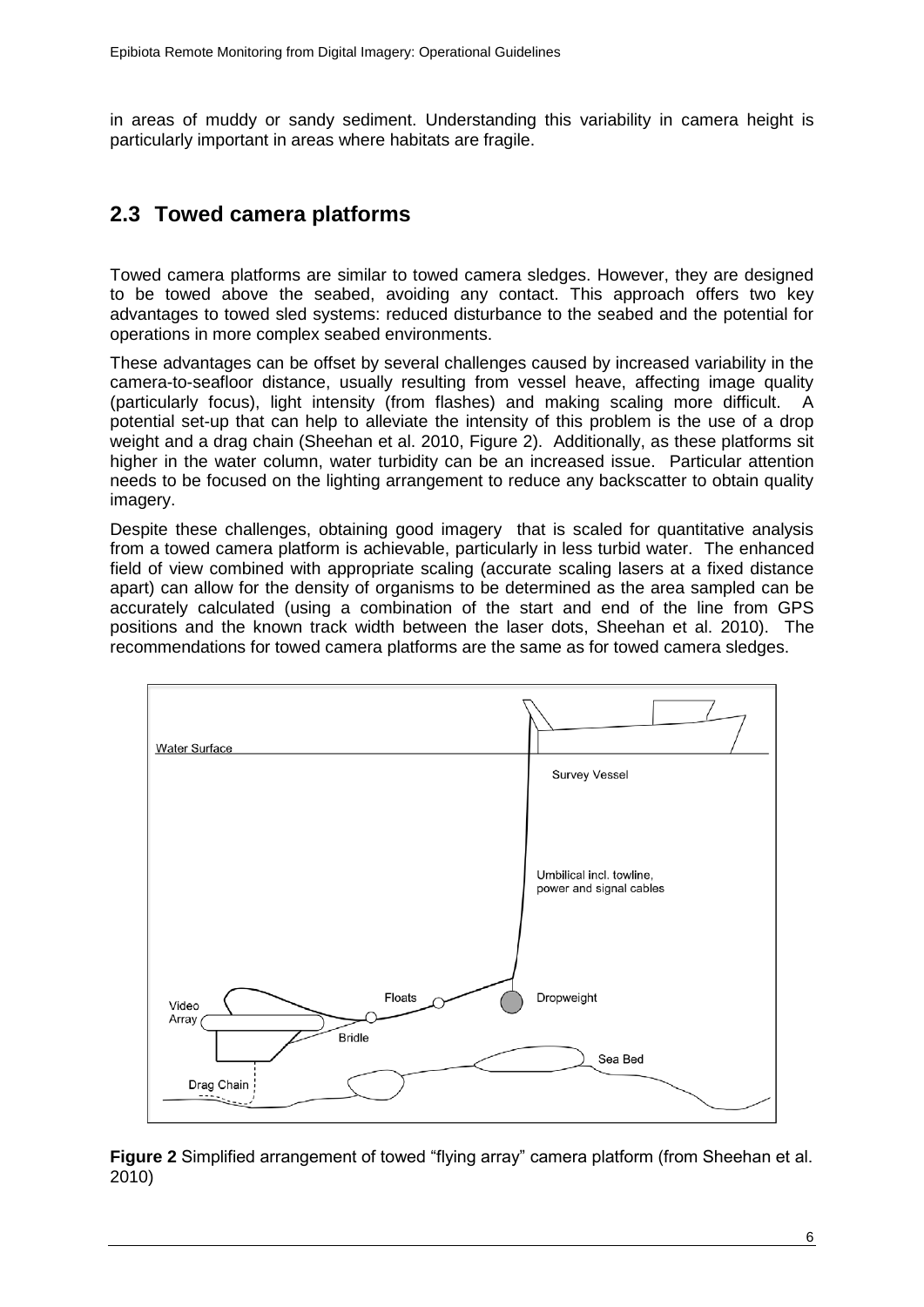## <span id="page-11-0"></span>**2.4 Camera positioning**

Positional information for towed camera equipment on the seafloor tends to be derived through one of two approaches: through use of an ultra-short baseline (USBL) positioning beacon or through calculation of layback from the ship's position (In waters shallower than ~200m, providing that currents are weak).

USBL consists of a [transceiver](http://en.wikipedia.org/wiki/Transceiver) mounted on a pole under the ship and a transponder on the camera array. Use of USBL is considered best practice, particularly for large vessels, for towed sledges, for use in strong currents and in deep water where the location of the camera system on the seabed is likely to be a relatively long distance away from the position of deployment on the vessel. However, USBL systems are also expensive, time consuming and often require technician input. In very shallow water, the use of USBL can be problematic as it can be affected by propeller wash.

If USBL is not available or is not considered the best practice method of position fixing (e.g. in shallow waters, where vessels using dynamic positioning thus generating a large amount of micro bubbles in the water column), the position of any towed camera may be calculated using a layback calculation (in waters shallower than ~200m providing that currents are weak). Accurate recording of the length of cable used ('cable out') and the ship's heading can be used to perform the calculation. This will give an estimate of the position of the camera system on the seabed relative to the point of deployment on the vessel (e.g. stern or side gantry), assuming that the sledge is directly behind the boat.

However, if operating from very small vessels (e.g. RIBs), it may be appropriate to use the position of the vessel as a proxy for the position of a drop-down camera. It should however be noted that this method is only suitable if the depth in which you are operating is sufficiently shallow (<25m) and there is little to no current. Cable layback should still be used when possible.

It can also be beneficial to be able to record the elevation of the camera equipment above the seafloor, so that the area viewed can be calculated accurately. This can be straightforward for towed frames but is more challenging for drop frame cameras, particularly in very uneven terrain. Sonar altimetry is recommended as the most accurate method, but there are also a number of trigonometric methods. Laser used for scaling can also provide a reasonably accurate level of altitude estimation based on the distance between the points.

If it is required, to accurately quantify the area covered by images the camera angles should be known (from manufacturer's tests) or assessed using calibrated images (taken in water). An alternative is using multi point laser systems. At least two parallel laser points are required to be used if the images are taken vertically and at least four laser points are required if the images obtained are oblique.

### **Recommendations**

- 1. A system **must** be in place to allow the position of the camera equipment to be known as accurately as possible, at the start and the end of a tow, as well as during the tow.
- 2. **Towed gear only**: The difference in position between the camera and the navigational feed positions **must** be recorded during survey, and the method used to derive the positions of the towed gear **must** be noted.
- 3. **Towed gear only**: The camera **should** be at a height of no more than 50cm off the seafloor, while noting that height will depend on substratum type and terrain.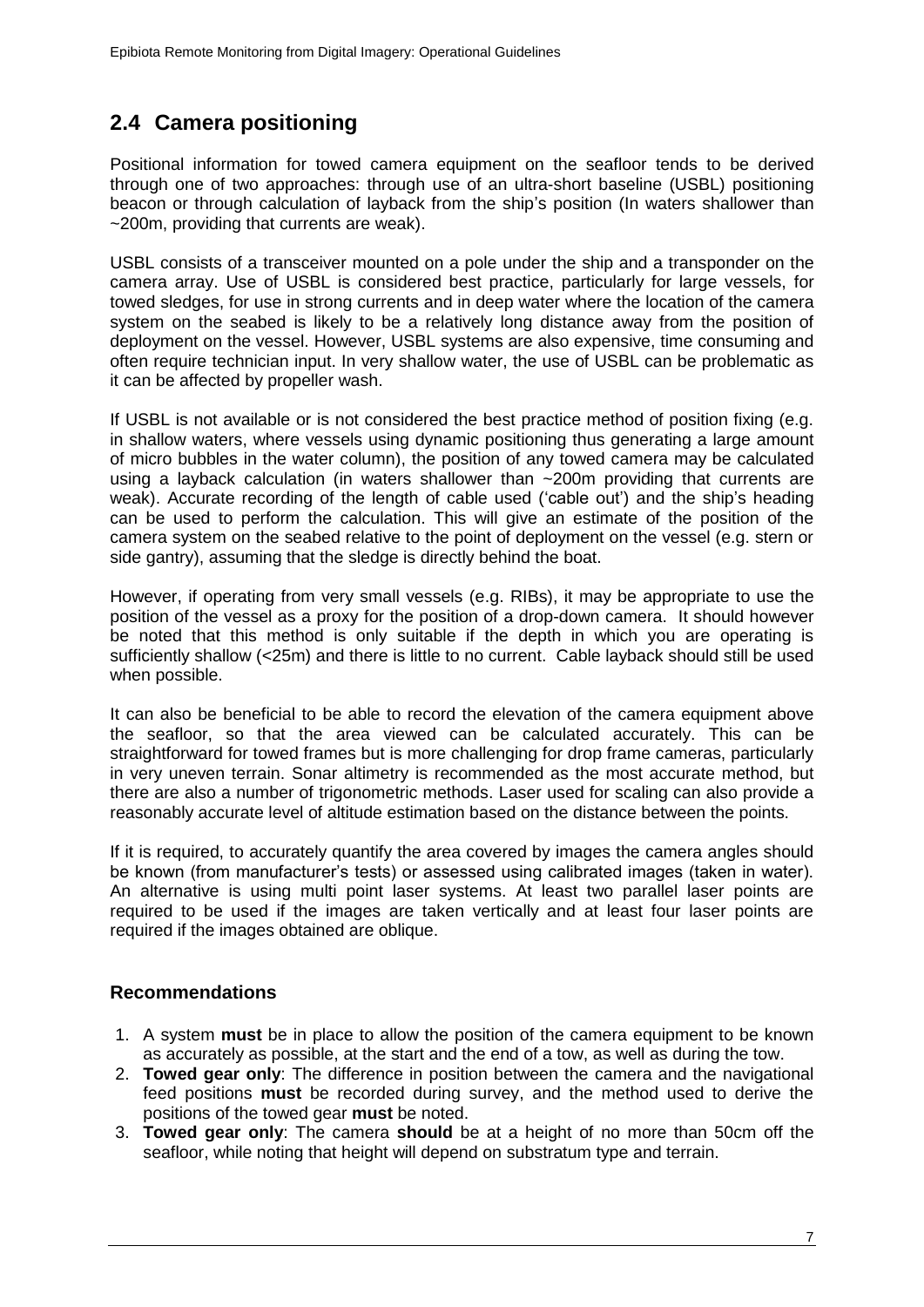4. Should the survey require the elevation of the camera off the seafloor to be calculated and recorded these data **should** be recorded in a log file.

## <span id="page-12-0"></span>**2.5 Camera configurations**

Camera configurations are noted in PG 3-14 '*In situ survey of sublittoral epibiota using towed sledge video and still photography*' in the Marine Monitoring Handbook (Davies et al., 2001), but these technologies and equipment are now considered obsolete. The section below supersedes the relevant passage in that Procedural Guideline ('*Video and camera equipment'*).

While the best settings for video cameras will vary depending on the type of survey being undertaken, it is possible to recommend some overall standards of image quality for surveys.

#### **Video camera recommendations**

- **1.** Video cameras **should** be full colour.
- **2.** HD cameras **should** be used (1080 lines interlaced as a minimum requirement) with an AVC-HD file format / HD-FH (17Mbps) image quality. A frame rate of 48 frames per second (FPS) **should** be used when possible. It is understood, however, that for some surveys. HD video capture is not necessary. If SD cameras are to be used, an explanation as to why SD video is appropriate **should** be included within the survey requirements / proformas.
- **3.** Either a fixed or a zoomable lens is acceptable, but if a zoom lens is to be used, then this **must** be adjusted before the first video transect is started and this setting used for all the subsequent tows, allowing the field of view to be kept consistent.
- **4.** Video and camera filenames **must** include the recording start date and time. Position may be included, although it **must** be within the overlay (See section 2.4).

#### **Stills camera recommendations**

- **5.** A stills camera **should** be used in addition to the collection of video to aid species identification as well as for informing any quantitative analyses.
- **6.** Stills camera focus **must** be manual.
- **7.** Stills cameras **should** record their images in whichever RAW image format is utilised by the camera. This provides maximum information for interpretation.
- **8.** For archiving images, due to the non-standardisation of the RAW format, RAW **should not** be used. For procedures for archiving stills, see Epibiota Video Analysis Guidelines (in prep).
- **9.** Stills camera filenames **must** include the date and time of image capture.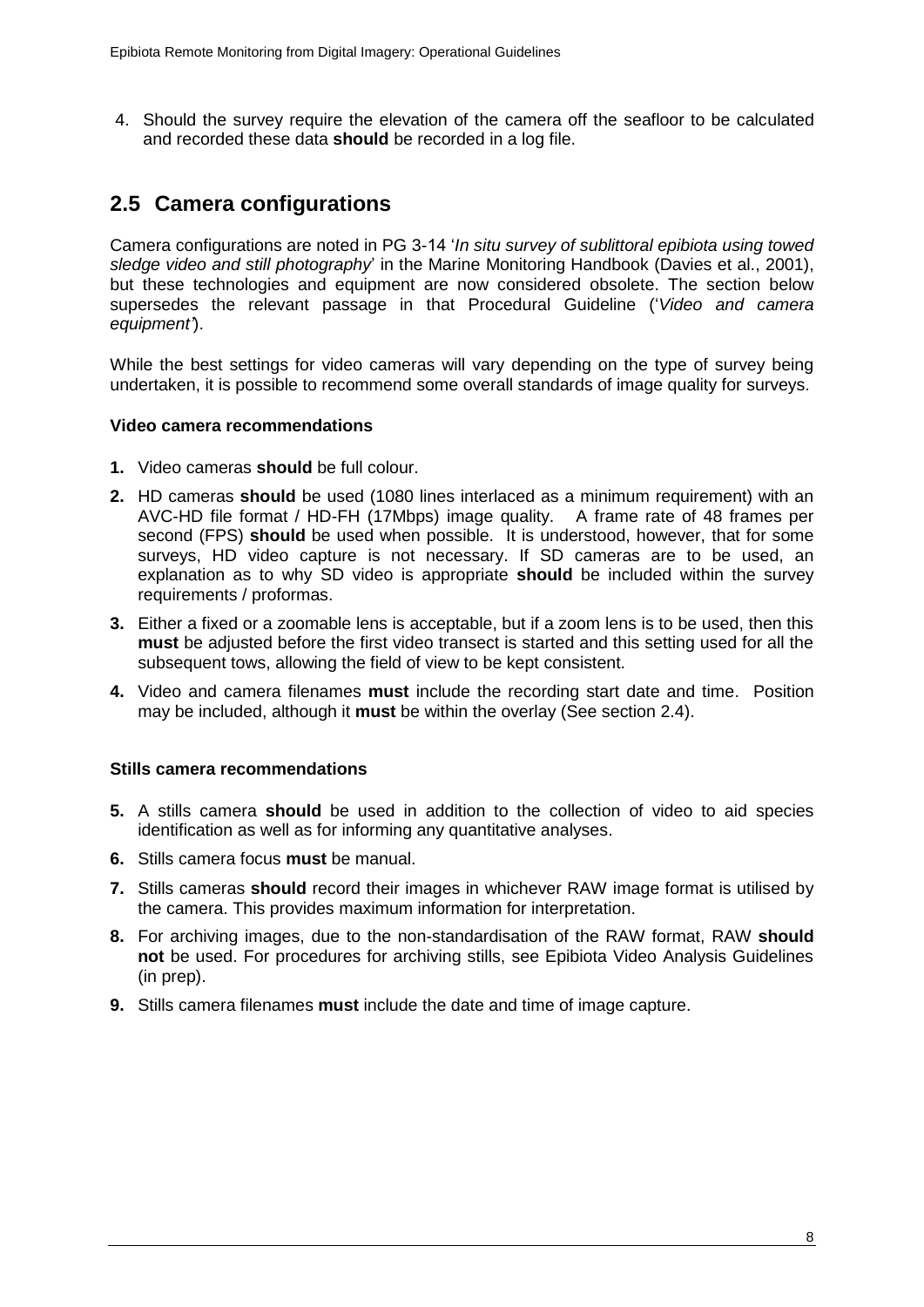## <span id="page-13-0"></span>**2.6 Operational procedures**

We recommend following the operational procedures detailed in the [MESH Video ROG](http://www.emodnet-seabedhabitats.eu/pdf/GMHM3_Video_ROG.pdf) for both towed camera and drop-down camera, with certain additions. Where noted, the requirements and recommendations below supersede the relevant passages in the ROG. [Also please see PG13 and PG14 from the Marine Monitoring Handbook]

#### **Recommendations**

- **1.** A towed sledge **must** have uninterrupted views for both video and stills cameras.
- **2.** Cameras on a towed sledge **must** be mounted at a fixed height above the seabed, allowing the field of view to be fixed. This allows the size of the photographed area to be calculated and sizes of the object within the field of view estimated.
- **3.** Towing speed **should** be no faster than 0.5kn (speed over ground), with 0.3kn considered optimal. It is noted that speed will depend on whether the boat is drifting or under power.
- **4.** A period of at least 30 seconds **should** be allowed for stabilization, unless in the deep sea when a longer stabilisation phase may be needed, up to 5 minutes, in order to adjust the length of cable out and vessel speed so the camera is being towed smoothly.
- **5. Overlay** (section 3.3 in MESH ROG): A video overlay **must** be used, with the following information included as a minimum:
	- Date / time
	- Position (most often the position of vessel rather than camera frame)
	- Survey name
	- Station code / transect number

The overlay data **should** not overly clutter the screen and a measure of depth **should** also be included, if there is a depth sensor on the camera that feeds up the umbilical and is displayed live on the screen and recorded onto the video.

- **6. Measures of scale:** A measure of scale **must** be used. The following is recommended:
	- It is highly recommended that scaling lasers **should** be used to provide a reference scale on all camera platforms. Lasers should be mounted a fixed distance apart on the frame. Common configurations include 64mm (the size boundary between a pebble and a cobble) and 50cm (when looking to extract quantitative information using transects). Scale bars or other method of calibration should only be used in a situation where the primary laser system fails while at sea.
	- The distance between lasers **must** be clearly recorded in metadata.
	- At least two laser points **must** be used.
	- Use of four laser points is considered [a possible future recommendation] to take account of pitch and roll compared to the use of two points. It is also recommended when the camera is mounted obliquely, thus having a field of view that varies across the image.
	- If lasers are not used then an explanation as to why **should** be documented. Some form of scale bar **must** be used as an alternative. This **must** be visible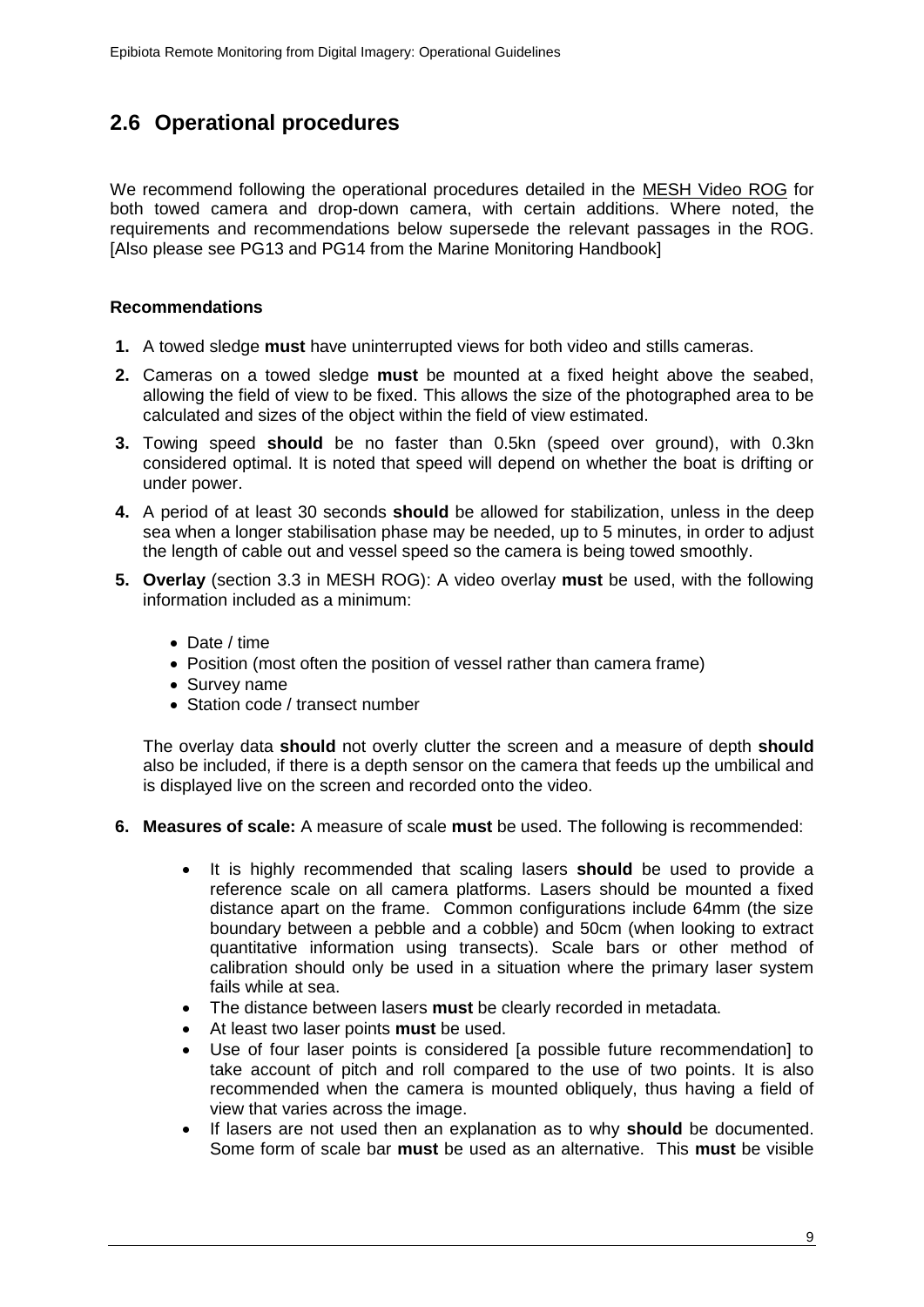throughout recording/image capture. It is recommended that any scale is fixed at the periphery of the field of view as it **must** not significantly obscure it.

- **7. Linear sequence of recording** (section 3.1 in MESH ROG): If two or more videorecording methods are to be used, it is important to ensure that they are connected in the optimal sequence. The first recording method in the sequence **must** be that which writes data the fastest, ensuring that the signal is not degraded before it is fed into the subsequent recording systems. Hard disk or DV tapes are recommended so that image quality is not degraded.
- **8. Optimal lighting verification** (section 3.4 [sic 3.5] in MESH ROG) Light-emitting diode (LED) light sources **should** be used for video lights, though high intensity discharge (HID) or halogen sources are considered acceptable. Video lighting **must** provide sufficiently bright and even illumination with no 'hot spots' and **should** approximate to daylight colour temperature (3200K or greater). A light diffuser may be used to ensure even lighting of the subject area. A single camera strobe **should** be used to avoid getting a double shadow and a flat image, both typical of double strobes.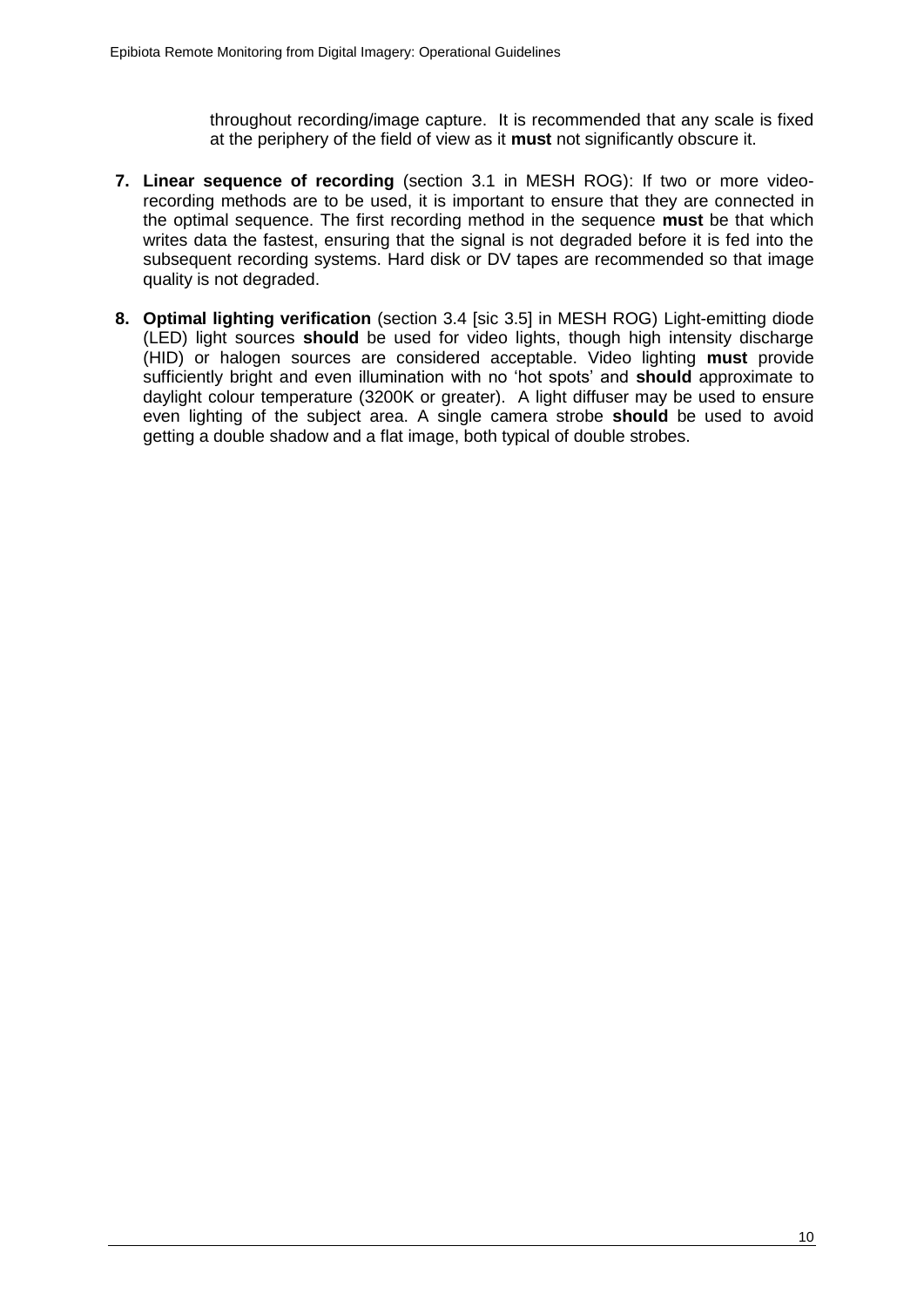## <span id="page-15-0"></span>**3 Remotely Operated Vehicles (ROVs)**

ROVs can be a very powerful tool for imaging if used correctly. ROVs range in size from small suitcase-sized vehicles to large work-class vehicles, as is used in the subsea construction industry. The size of the ROV will determine the payload, manoeuvrability and uses of the vehicle. Even the smaller systems can typically be equipped with a positioning transponder and HD video and lighting, although small vehicles may struggle to operate effectively in current speeds greater than 1.5 knots (Rees, et al., 2009). A large system will have space for several camera systems, no practical limits on power for cameras and lights, fast fibre-optic data communication and precision navigation. The imaging systems can be mounted on hydraulic pan-and-tilt units, allowing continuous adjustment of camera position in response to the subject being imaged. However, a pan-and-tilt unit is not necessarily important and may be best avoided for some surveys.

Positioning on ROVs can be the same as for towed systems, using USBL. However, relative positional information may also be obtained from a Doppler-velocity log bottom-tracking navigation system. In deep water these systems are important for precise navigation.

ROVs are typically used in two modes for epifaunal imaging: qualitative inspections and quantitative assessments. The requirements for each approach are often different and different protocols should be used.

For qualitative inspections, such as confirming the presence of a key species or habitat at a site, the ROV should be set up to ensure optimal imaging of the target habitat or species. For smaller organisms it may be preferable to mount the stills camera system closer to the base of the ROV for close-up imaging. ROVs can be used to greatly improve taxonomic accuracy in areas with poorly known species by collection and detailed imaging of important organisms, which facilitates identification. Qualitative imaging can have many goals and guidelines may need to be tailored depending on the detailed objectives of the survey.

### **Recommendations**

- **1.** A system that is optimised for imaging **should** have at least one high-definition (HD) video camera with appropriate lighting (high intensity discharge (HID) or Hydrargyrum medium-arc iodide (HMI)), laser scalers, a digital stills camera and strobe light.
- **2.** ROVs have the capacity to carry out highly sophisticated and replicated quantitative sampling of benthic environments along fixed transects. Although ROVs are at the cutting edge of underwater imaging and can be very efficient, paradoxically many surveys using this method may be sub-standard for quantitative seabed assessment. It is extremely important for successful imaging surveys that there **must** be:
	- A good sampling design (unplanned look-and-see style operations are extremely difficult to analyse quantitatively.
	- A clear survey plan **should** be made and adhered to (poor track following makes samples difficult to analyse quantitatively. This can easily occur as a result of pilot error in long transects, or scientists deviating from sample design to look more closely at or collect a particular organism).
	- A fixed camera setup (including optical geometry) **should** be used to allow for accurate quantification of image area (camera pan/tilt/zoom/altitude **should** remain constant during the transect).
- **3.** Before starting a survey, the camera imaging, lighting and recording modes **should** be adjusted to ensure that the highest quality image be maintained throughout.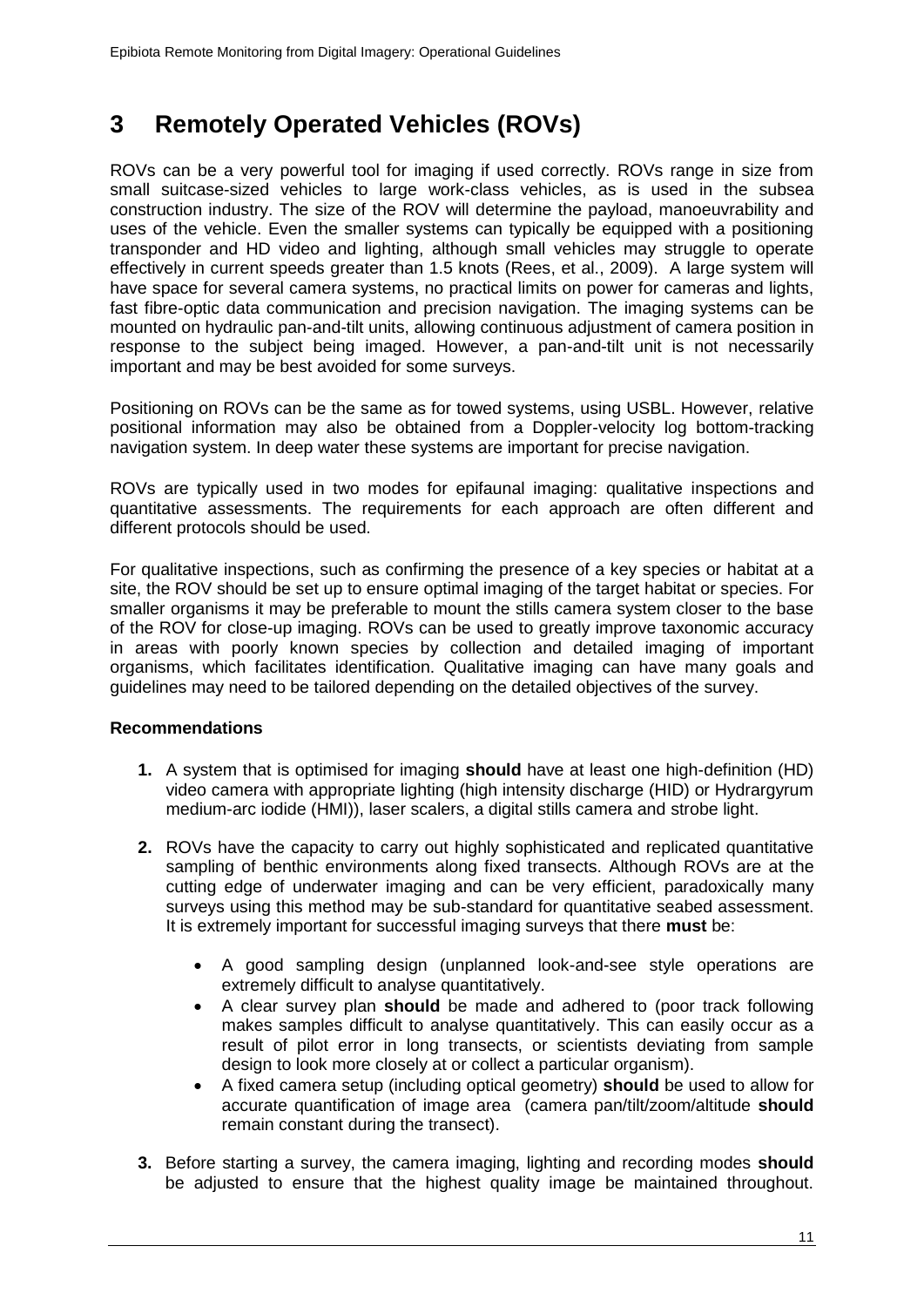Testing of the cameras and lighting **must** ensure that well-lit, high-resolution pictures can be obtained while the ROV is in flight.

- **4.** ROV cameras **must** be positioned at the same orientation throughout the survey in order to ensure a constant view. When mounted on a pan-and-tilt unit the camera pan **should** be set to straight ahead, while the camera tilt **should** be set to a known angle. It is usually appropriate to set the camera angle to as near as vertical as possible.
- **5.** It is important that a clear picture of the seabed is obtained, with no obstruction from the ROV frame. The zoom on cameras **should** be set and left unchanged; in flight it is usually convenient to use the maximum wide-angle setting (minimum zoom), which makes it easy to ensure that it is constant for all transects. The lighting should be adjusted to give the best possible picture. These settings should then remain unaltered for the duration of the survey.
- **6.** Time and position **must** be constantly recorded during survey.
- **7.** A video overlay **must** be used, with the following information included as a minimum:
	- Date / time
	- Position
	- Survey name
	- Station code / transect number

The overlay data **should** not overly clutter the screen and a measure of depth **should** also be included, if there is a depth sensor on the camera that feeds up the umbilical and is displayed live on the screen and recorded onto the video. Notes **should** also be made in relation to the position of animals in real time.

- **8.** When flying each of the transects, the ROV **must** be maintained at a constant speed (e.g. 0.1 m.s-1 is optimal for the NOC deepwater ROV ISIS when conducting a video survey at 2m altitude).
- **9.** The ROV **should** maintain a constant height above the seabed. This height should be the minimum practically possible, while still maintaining a good field of view and avoiding sediment clouds that might obscure the image, and **must** be recorded.
- **10.** Laser scaling devices **must** be fitted to assist with determining height and to provide a scale.
- **11.** The ROV **should** hold a straight course along the entire length of each transect, ignoring any features of interest.
- **12.** The camera **must** have an uninterrupted view of the seabed, i.e. the ROV frame should not be visible.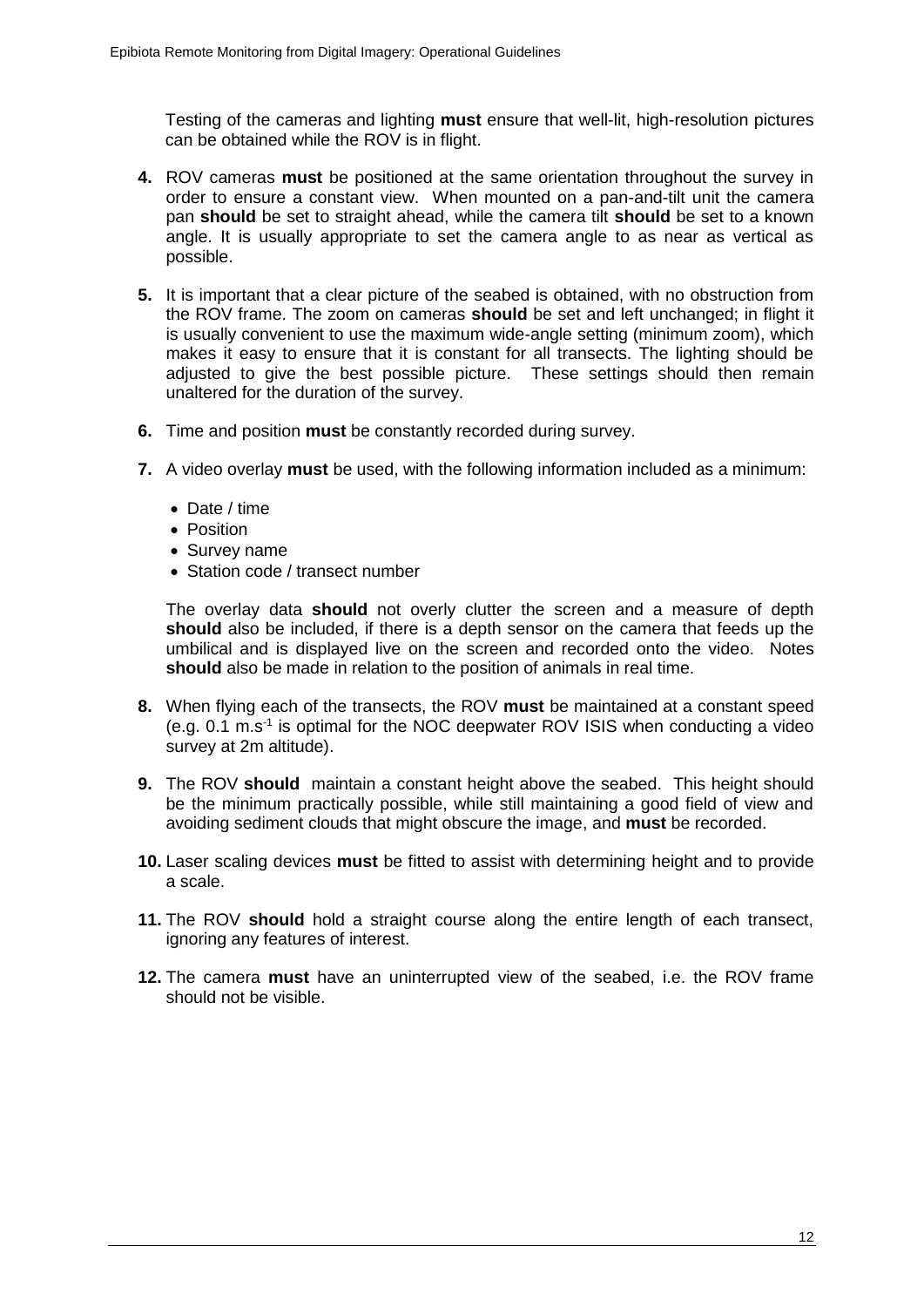# <span id="page-17-0"></span>**4 Autonomous Underwater Vehicles (AUVs)**

AUVs are an ideal platform for imaging. They are able to carry still camera systems, maintain altitude precisely and carry out complex survey designs without intervention and while the surface vessel is otherwise engaged. They are able to operate independently to the surface vessel for periods from hours to weeks, following a programmed course (Wynn et al., 2014, 2012). AUVs are limited to a certain degree in terms of power, and hence the high power demands of continuous lighting means that video systems are not commonly used. AUVs do not have any connection to the surface and hence images cannot be viewed real time.

Low flying altitudes (typically 2- 3m) are required in order to acquire optical images of the benthos with an AUV. Due to this relatively high flying height (when compared to other video methods) there can occasionally be issues with backscatter in turbid waters (Wynn et al., 2014). Most AUVs, including nearly all commercial systems, fly at 1.5-3 knots and generate lift by forward motion. As a result, the low flying altitudes used for optical imaging mean that there is limited capacity to respond to obstacles on the seafloor and the risk of operations increases. Hover-capable AUVs exist and are well suited to imaging surveys, particularly those requiring precise control over a much shorter range (typically an order of magnitude shorter) than the lift-generating vehicles. As a result, AUVs may not be suitable for topographically complex areas. It must also be noted that there are inherent risks associated with leaving AUVs unattended in the marine environment. In remote, offshore and deep environments where other sea users are scarce the risk of damage and entanglement of the equipment is relatively low. In inshore areas, where for example, fishing gear may be prevalent, and boat traffic may be high, the risks of damage and or loss of the equipment is significantly higher. This should always be considered during the survey planning stage and maritime authorities may need to be consulted.

AUVs typically have well integrated systems for acquiring and storing data from a wide suite of sensors, enabling them to successfully carry out their missions. Precise navigational control is necessary for effective deployments and AUVs are often equipped with good absolute (e.g. USBL) and relative (e.g. DVL) positioning systems. These positional systems, coupled with information on vehicle heading, pitch, roll and altitude, mean that images can be accurately scaled using photogrammetric approaches. As a result of this and the relatively high power demand, laser scalers are less common for AUV imaging surveys.

The AUV should be set up with a high-quality camera system with manual focus (set to the target altitude of the vehicle) and settings appropriate for the lighting available (usually a flash system). All available data from the vehicle should be captured and linked to the AUV image by an internally consistent time-stamp. Owing to the relatively high speed of AUV surveys a high image frequency is recommended, with at least one image taken every 10 seconds. However, more than one image a second is feasible over long duration deployments (e.g. Morris et al, 2014).

### **Recommendations**

- **1.** Camera and flash systems should be with manual focus for the target height and **must** be tested prior to deployment.
- **2.** Positional data **should** be recorded at the same rate as the images take or as close to this as possible to rule out any interpolation errors.
- **3.** Survey design **must** take into consideration the battery capacity of the vehicle.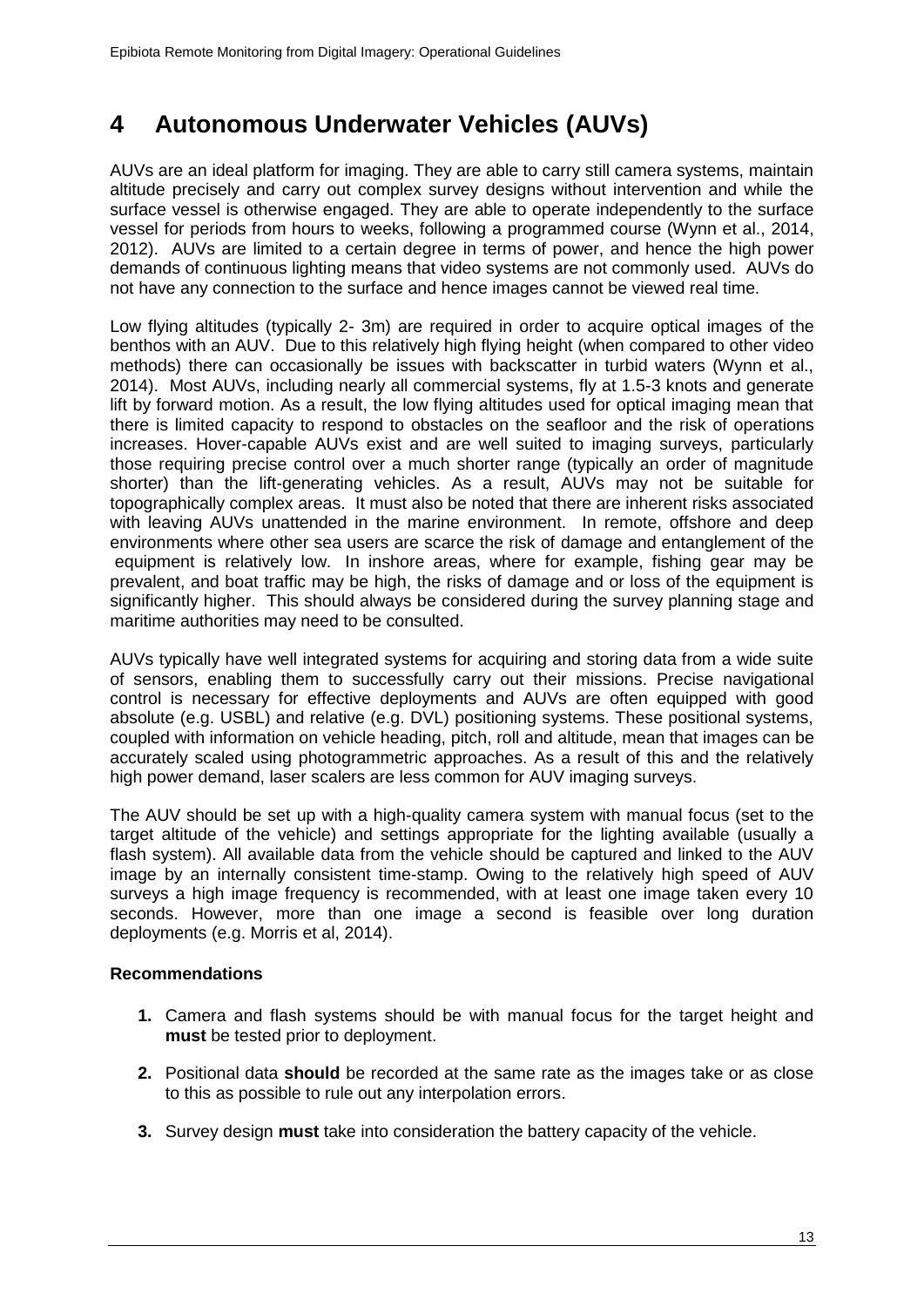- **4.** Where possible overlapping images **should** be taken, to provide continual image of the seafloor without video.
- **5.** Number of images captured **should** be considered when providing hard drive space on the vehicle.
- **6.** Minimum time for the flash to re-load, as well as target altitude **must** be taken into consideration when setting the image speed.
- **7.** Currents **should** be taken into consideration when planning missions to help avoid crabbing, where the AUV's velocity relative to the terrain is not in the same direction as its heading, where possible.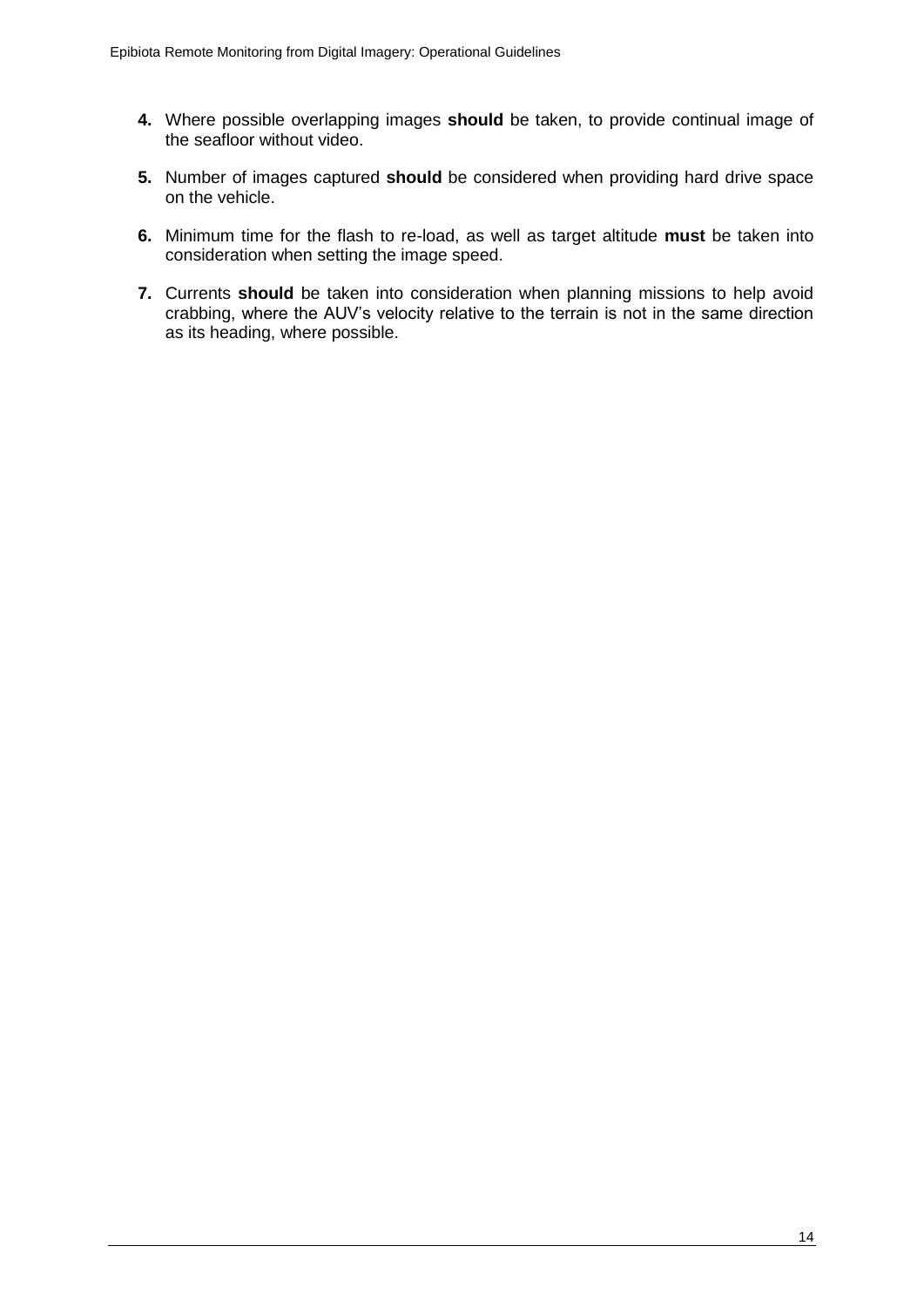## <span id="page-19-0"></span>**5 Freshwater housing systems**

In survey areas where high levels of turbidity in the water column impacts on the quality of the underwater imagery better results may be achieved through the use of a camera system that incorporates a freshwater housing (Figure 3). In some areas a freshwater housing system (also known as a water curtain camera (WCC) or freshwater "lens") may be a necassary requirement in order to acquire usable imagery, for example shallow bays that are often exposed to heavy rain and strong winds and tides or coastal and estuarine areas with high sediment loading.



**Figure 3** The principle function of a freshwater housing (the camera housed in distilled water reducing the distance light must travel through turbid water; courtesy of Seastar Survey Ltd.).

Freshwater housing systems vary in construction and set up but essentially house a large body of distilled water in front of a camera system in a custom-built frame with an interface of non-concave glass or Perspex between the freshwater and seawater. The freshwater reduces the distance light must travel through turbid water, increasing the clarity of the acquired image without sacrificing the field of view. The distance between the base of the camera unit and the substrate (the light path in turbid water, Figure 3) is often 10-20cm. It should, however, be emphasized that such systems may still fail to acquire images of sufficient quality for their intended use where persistently high levels of turbidity are encountered.

A consideration when using freshwater lenses is that the narrow gap between the base of the unit and the substrate can lead to current flow acceleration. This can generate additional problems with image quality in areas of unstable sediment, where the re-suspension of fine sediments can increase turbidity within the field of view. Collection of seabed imagery using these systems during slack tides can help to avoid this, although sediment plumes associated with landing the camera may take longer to clear.

An example of successful utilization of a camera system incorporating a freshwater housing is provided in the case study "Morecombe Bay subtidal cobble and boulder skear communities drop-down video survey" completed by Seastar Survey Ltd. on behalf of Natural England. Morecombe Bay is subject to strong tidal currents and the area is exposed to the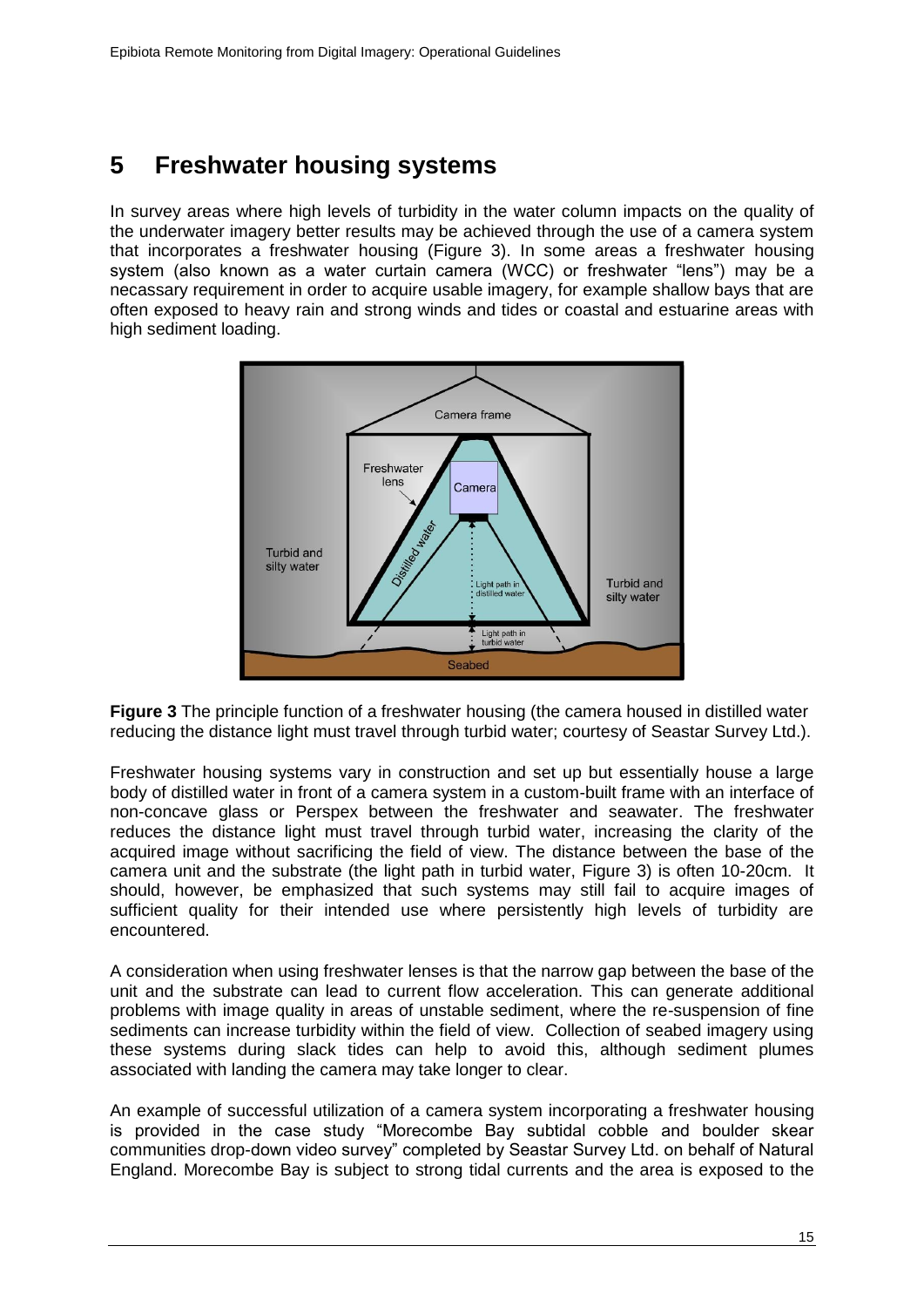south-westerly prevailing winds resulting in consistently highly turbid waters where visibility is often less than 0.2 m. Despite these extremely challenging conditions seabed imagery has been acquired to allow a condition assessment of these habitats (Figure 4).





**Figure 4** Example photographs from Morecombe Bay in 2014 using a freshwater lens system (images courtesy of Natural England and Seastar Survey Ltd.).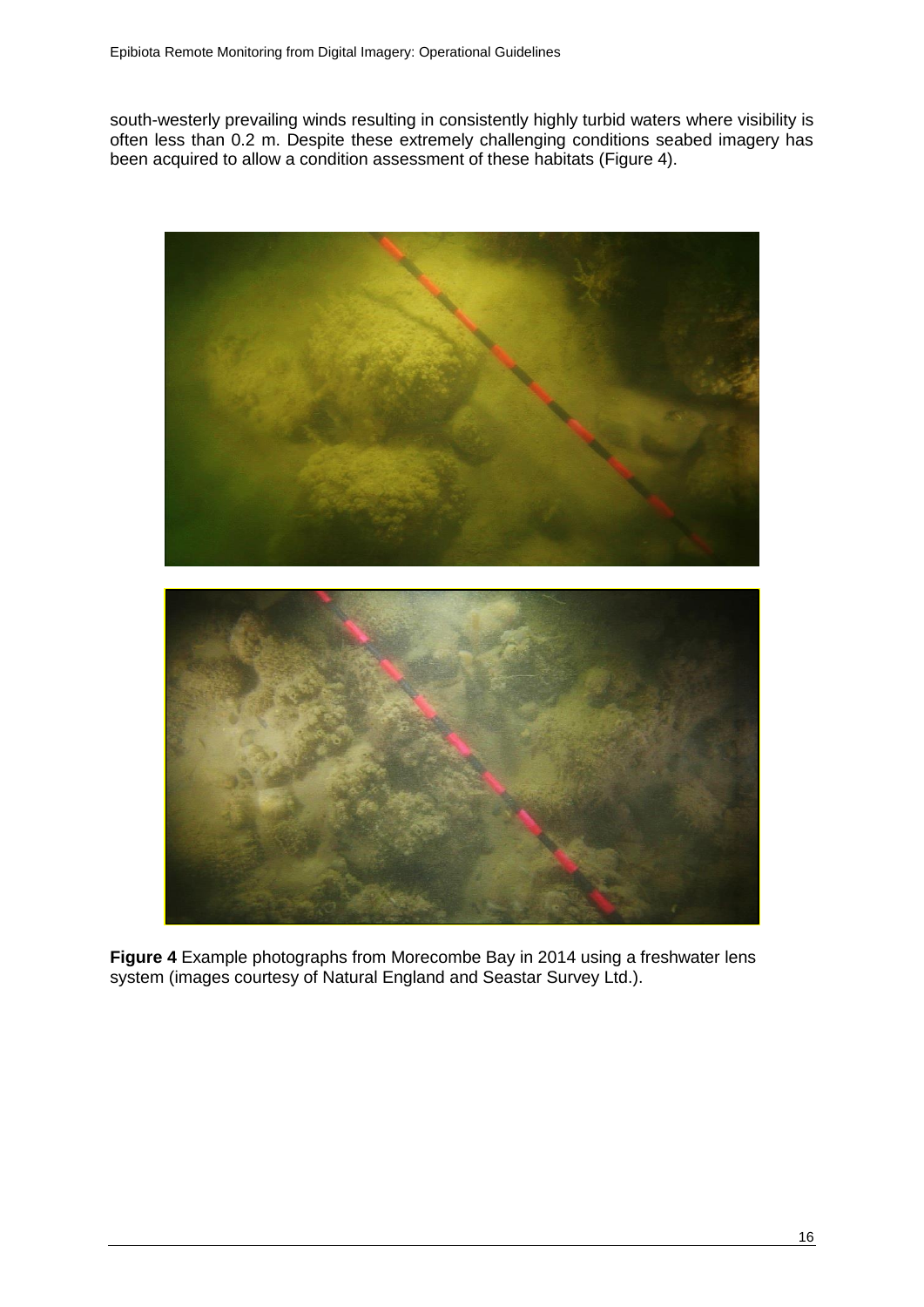## <span id="page-21-0"></span>**6 Video and still imagery quality metadata**

When videographic or photographic data are collected at sea, a number of observations on quality can be made which can greatly assist with the subsequent analysis and interpretation of the data. It is recognised that there is a wide variation in existing survey proformas, and so recommendations of how metadata should be included in proformas are not included here. It is the responsibility of the survey scientist-in-charge to decide how to accommodate these data, whether that is done by including the data in an existing recording sheet or by creating a new one.

It is also the responsibility of the scientist-in-charge to decide over what area of survey any quality assessment is representative of video conditions. If the seabed is uniform and sea conditions are stable, then one assessment of quality per day may prove adequate. If the seabed is highly heterogeneous and previous video tows have shown that areas of seabed turbidity or equipment has been erratic, then an assessment of quality per tow or per smaller area may be more representative.

The metadata that is recorded will likely be highly dependent on the aims and requirements of the survey. In terms of identifying footage quality, a list of suitable metadata **must** be decided upon prior to the survey and recorded throughout. Examples of appropriate metadata are identified, but not limited to, below. It is also recommended that detailed accompanying notes are made.

- Can the seabed be seen, or is it obscured and how?
- In what percentage of the tow could the seabed be clearly seen with organisms identifiable at the level need for the survey?
- What size organisms can be distinguished and identified?
- Is the footage acceptable for identifying BSH?
- $\bullet$  Is the footage acceptable for identifying habitats at EUNIS level 3/4/5?
- Is the footage acceptable for identifying species to the taxonomic level required for the survey?

If video quality does not appear to meet acceptable standards, then the video quality must be assessed by a second scientist who should assess against the criteria relevant to that particular survey and the two sets of results compared. If it appears that the video footage isn't of sufficient quality to extract the information required to meet the aims of the survey then the tow should be abandoned. If this problem persists on the survey then it is recommended that the team either alter the camera equipment configuration to better deal with the conditions (if practicable), or demobilise (e.g. wait for weather conditions to improve). Should surveying continue, notes **should** be made to explain why sampling is being continued with an inadequate quality of data being obtained. If the analysis indicates that the data are inadequate for collecting data at any resolution, the video **must** not be analysed.

Video and stills footage **should** always be provided to analysts with the associated notes from survey scientists and their survey-based assessment of video quality. Video analysts **must** then undertake a similar analysis to ensure agreement on quality. If analyst and survey scientist disagree on quality measure then a second analyst should reanalyze the video. It is also expected that stills quality is compared to associated video quality.

This metadata from the survey notes should lead to the analyst being able to assign a measure of video quality, which **must** include the following information: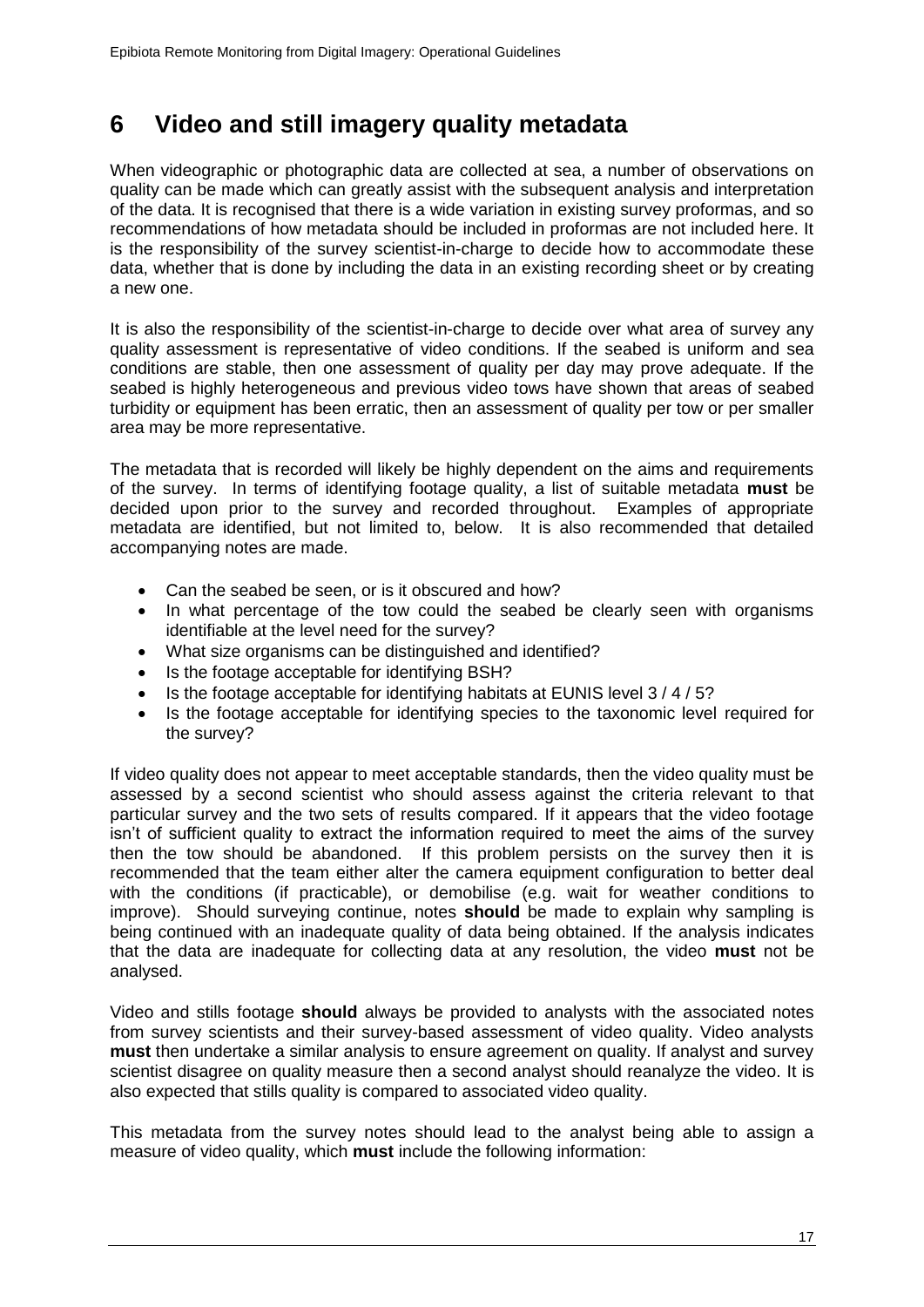- taxonomic resolution expected in survey
- taxonomic resolution available from video
- video issues such as camera footage loss, times where seabed was not visible
- whether the video is acceptable for analysis at any taxonomic level

This measure **must** suggest whether the video is of acceptable quality, of lower than acceptable quality, or not usable. If a particular tow seems to be of particularly high quality, it is recommended that this is also flagged.

The analyst's assessment of video and / or stills quality **must** be made before any analysis is undertaken to ensure that the video and / or stills are of high enough quality to be analysed to the needed accuracy and precision. It is expected that most analysts will be able to complete this assessment within the initial viewing of a video. This quality assessment **must** be completed in all cases.

It is recognised that, due to constraints on survey time, poorer quality data than expected on a survey may have to be analysed. Lowered confidence in these data sets **must** be noted in the metadata. It is expected that use of low quality video would result in higher resolution taxonomic analysis (orders / phyla, for example, rather than families, genera or species) and higher level EUNIS categories being assigned.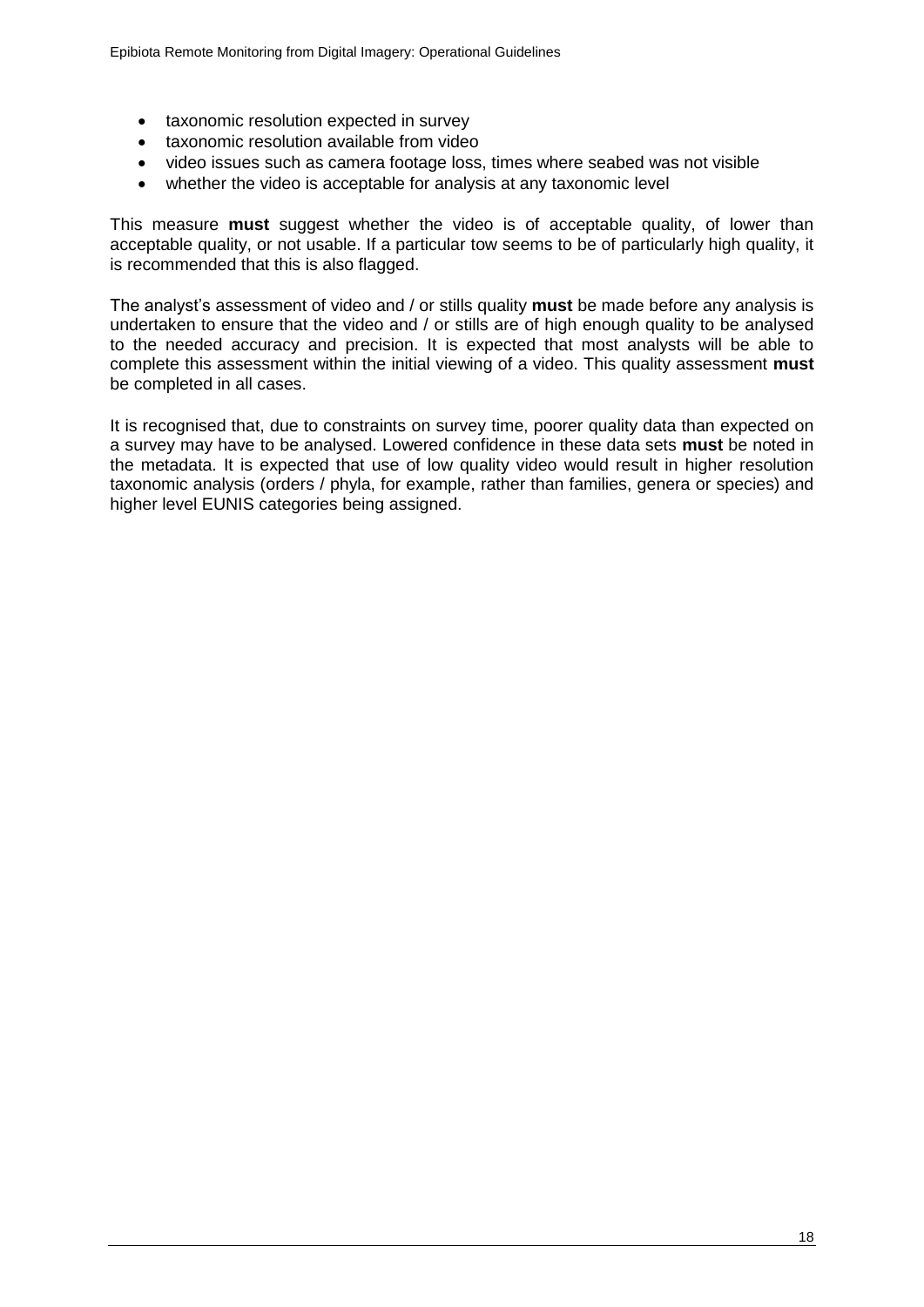# <span id="page-23-0"></span>**7 Additional metadata**

As well as metadata relating to the overall quality of the imagery there are various other elements that can vary between surveys. For the data collected in imagery surveys to be useful the following metadata **must** be collected for the survey (if applicable to the survey method):

- Camera make and model used
- Fundamental optics (focal length, sensor size, sensor resolution, acceptance angles – calibrated in water using operational port)
- Target camera altitude
- Camera orientation (degrees from vertical)
- Camera zoom level
- Camera settings (f-stop, exposure, ISO)
- Lighting setup
- RAW conversion approach (if used)
- Image frequency
- Video format used
- Distance between parallel laser scalers
- Distance from trigger weight to camera
- Size of trigger weight (for scaling)
- Positioning system used
- Datum / projection used for positioning
- Platform used
- Survey speed
- Ship
- Camera operator
- Survey strategy
- Survey time and date
- Weather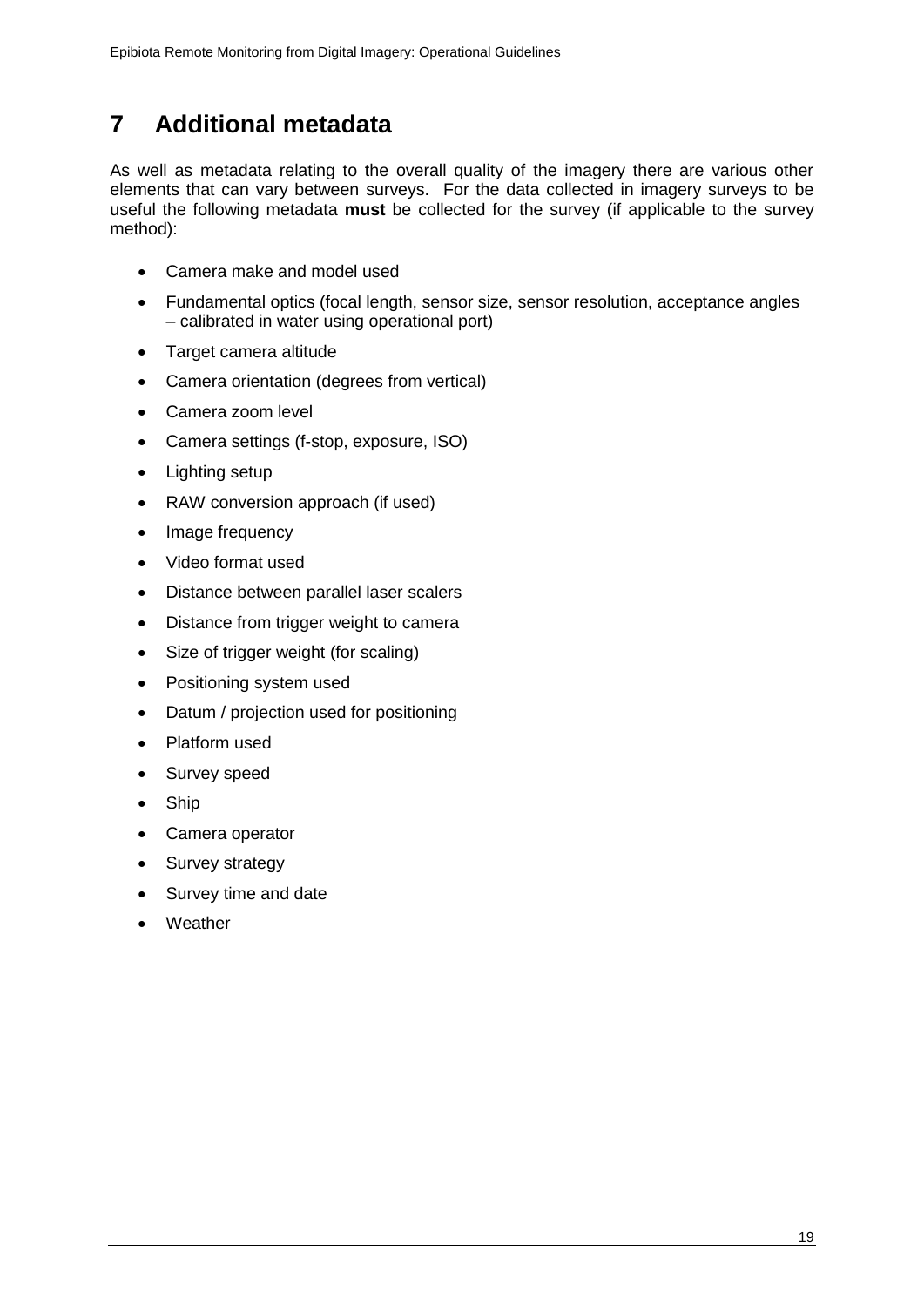# <span id="page-24-0"></span>**8 Appendix 1: Example case study links**

### **Towed sledges**

 Hiscock, K. & Oakley, J., 2005. English Channel towed sledge seabed images. Phase 2: Analysis of selected tow images. Report to the Joint Nature Conservation Committee from the Marine Biological Association. Plymouth: Marine Biological Association. JNCC contract F90-01-784

[http://www.marlin.ac.uk/pdf/English\\_Channel\\_towed\\_sledge\\_surveys\\_Phase2.pdf](http://www.marlin.ac.uk/pdf/English_Channel_towed_sledge_surveys_Phase2.pdf)

- Limpenny, D.S., Foster-Smith, R.L., Edwards, T.M., Hendrick, V.J., Diesing, M., Eggleton, J.D., Meadows, W.J., Crutchfield, Z., Pfeifer, S. Reach, I.S., 2010. Best methods for identifying and evaluating *Sabellaria spinulosa* and cobble reef. ALSF Ref No. MAL0008. April 2010. [http://www.cefas.defra.gov.uk/media/463842/mal0008\\_best%20methods%20for%20ident](http://www.cefas.defra.gov.uk/media/463842/mal0008_best%20methods%20for%20identifying%20and%20evaluating%20sabellaria%20spinulosa%20and%20cobble%20reef_final%20with%20cover.pdf) [ifying%20and%20evaluating%20sabellaria%20spinulosa%20and%20cobble%20reef\\_fina](http://www.cefas.defra.gov.uk/media/463842/mal0008_best%20methods%20for%20identifying%20and%20evaluating%20sabellaria%20spinulosa%20and%20cobble%20reef_final%20with%20cover.pdf) [l%20with%20cover.pdf](http://www.cefas.defra.gov.uk/media/463842/mal0008_best%20methods%20for%20identifying%20and%20evaluating%20sabellaria%20spinulosa%20and%20cobble%20reef_final%20with%20cover.pdf)
- Last, K., Hendrick, V., Sotheran, I., Foster-Smith, R., Foster-Smith, D., Hutchinson, Z. (2012). Assessing the impacts of shrimp fishing on *Sabellaria spinulosa* reef and associated biodiversity in the Wash and north Norfolk SAC, Inner Dowsing Race Bank north ridge SAC and surrounding areas. – Pilot Study. A Natural England Report. 48 pp. [http://www.dassh.ac.uk/dataDelivery/filestore/8/9/0/4\\_07c7622fb8c86d6/8904\\_427993f05](http://www.dassh.ac.uk/dataDelivery/filestore/8/9/0/4_07c7622fb8c86d6/8904_427993f05ebf6ef.pdf) [ebf6ef.pdf](http://www.dassh.ac.uk/dataDelivery/filestore/8/9/0/4_07c7622fb8c86d6/8904_427993f05ebf6ef.pdf)

### **Drop Cameras**

- Tappin,D.R.; Pearce,B.; Fitch,S.; Dove,D.; Geary,B.; Hill,J.M.; Chambers,C.; Bates,R.; Pinnion,J.; Green,M.; Gallyot,J.; Georgiou,L.; Brutto,D.; Marzialetti,S.; Hopla,E.; Ramsay,E.; Fielding,H. 2011. The Humber Regional Environmental Characterisation Marine Aggregate Levy Sustainability Fund (MALSF), British Geological Survey Open Report OR/10/54. 317pp. [http://www.cefas.defra.gov.uk/media/477115/humber\\_rec\\_final\\_report\\_lowres.pdf](http://www.cefas.defra.gov.uk/media/477115/humber_rec_final_report_lowres.pdf)
- Ware, S. 2013. Holderness Offshore rMCZ Survey Report, version 3. Report no. C5650.

### **Towed Camera Platforms / Flying Arrays**

- Sheehan, E.V., Stevens, T.F., Gall, S.C., Cousens, S.L., Attrill, M.J., 2013. Recovery of a temperate reef assemblage in a Marine Protected Area following the exclusion of towed demersal fishing. PLoS One 8 (12). <http://www.ncbi.nlm.nih.gov/pmc/articles/PMC3877100/pdf/pone.0083883.pdf>
- Jones, D.O.B., Bett, B.J., Wynn, R.B., Masson, D.G., 2009. The use of towed camera platforms in deep sea science. Underwater Technology 28 (2), 41-50. [http://eprints.soton.ac.uk/65879/1/Jones\\_UT\\_2009.pdf](http://eprints.soton.ac.uk/65879/1/Jones_UT_2009.pdf)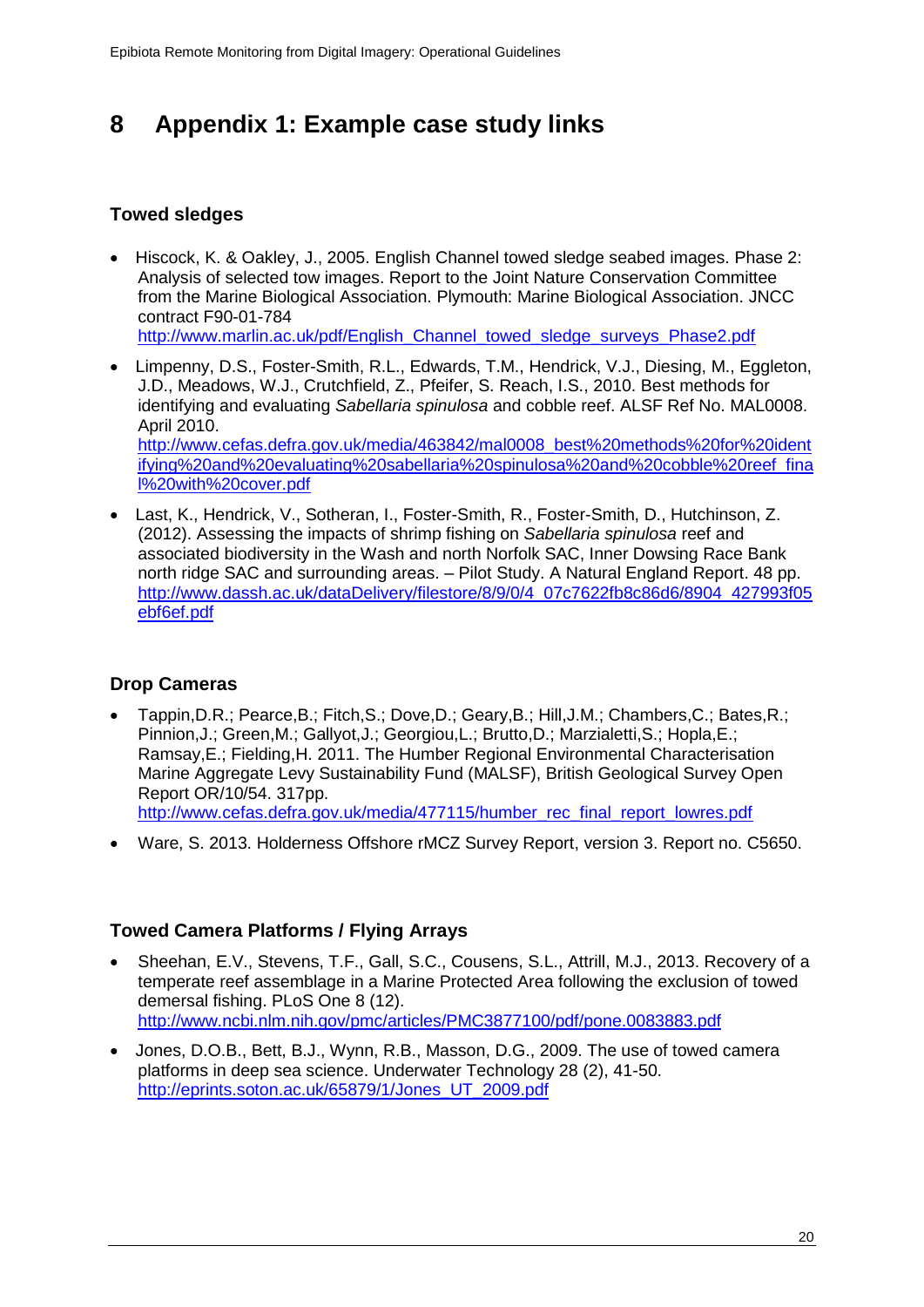### **ROVs**

- Howell, K.L., Huvenne, V., Piechaud, N., Robert, K., Ross, R.E., 2014. Analysis of biological data from the JC060 survey of areas of conservation interest in deep waters off north and west Scotland. JNCC Report No. 528. [http://jncc.defra.gov.uk/PDF/Report528\\_web.pdf](http://jncc.defra.gov.uk/PDF/Report528_web.pdf)
- Cross, T., Howell, K.L., Hughes, E., Seeley, R., 2014. Analysis of seabed imagery from the Hebrides Terrace Seamount (2013). JNCC Report No. 510. [http://jncc.defra.gov.uk/pdf/Report\\_510\\_web.pdf](http://jncc.defra.gov.uk/pdf/Report_510_web.pdf)

### **AUVs**

- Morris, K.J., Bett, B.J., Durden, J.M., Huvenne, V.A.I., Milligan, R., Jones, D.O.B., McPhail, S., Robert, K., Bailey, D.M., Ruhl, H.A., 2014. A new method for ecological surveying of the abyss using autonomous underwater vehicle photography. Limnology and Oceanography Methods 12, 795-809.
- Ruhl, H.A., 2013. Autonomous ecological surveying of the abyss: understanding mesoscale spatial heterogeneity at the Porcupine Abyssal Plain. National Oceanography Centre, Cruise report No. 23, RRS Discovery Cruise 377 & 378. [http://www.bodc.ac.uk/data/information\\_and\\_inventories/cruise\\_inventory/report/d377.pdf](http://www.bodc.ac.uk/data/information_and_inventories/cruise_inventory/report/d377.pdf)
- Wynn, R.B., 2012. Investigating the feasibility of utilizing AUV and Glider technology for mapping and monitoring of the UK MPA network. Final report for Defra project MB0118. [http://eprints.soton.ac.uk/372785/1/DEFRA\\_MB0118%28Wynn%29\\_FINAL.pdf](http://eprints.soton.ac.uk/372785/1/DEFRA_MB0118%28Wynn%29_FINAL.pdf)

### **Freshwater housing systems**

 Limpenny, S.E., Barrio Frojan, C., Cotterill, C., Foster-Smith, R.L., Pearce, B., Tizzard, L., Limpenny, D.S., Long, D., Walmsley, S., Baker, K., Meadows, W.J., Rees, J., Hill, J.M., Wilson, C., Leivers, M., Churchley, S., Russell, J., Birchenough, A.C., Green, S.L., & Law, R.J. 2011. The East Coast Regional Environmental Characterisation. Report No: Cefas Open report 08/04. Marine Aggregate Levy Sustainability Fund (MALSF). 1-287 pp.).

[http://cefas.defra.gov.uk/media/469471/ec%20rec%20final%20report\\_low%20res.pdf](http://cefas.defra.gov.uk/media/469471/ec%20rec%20final%20report_low%20res.pdf)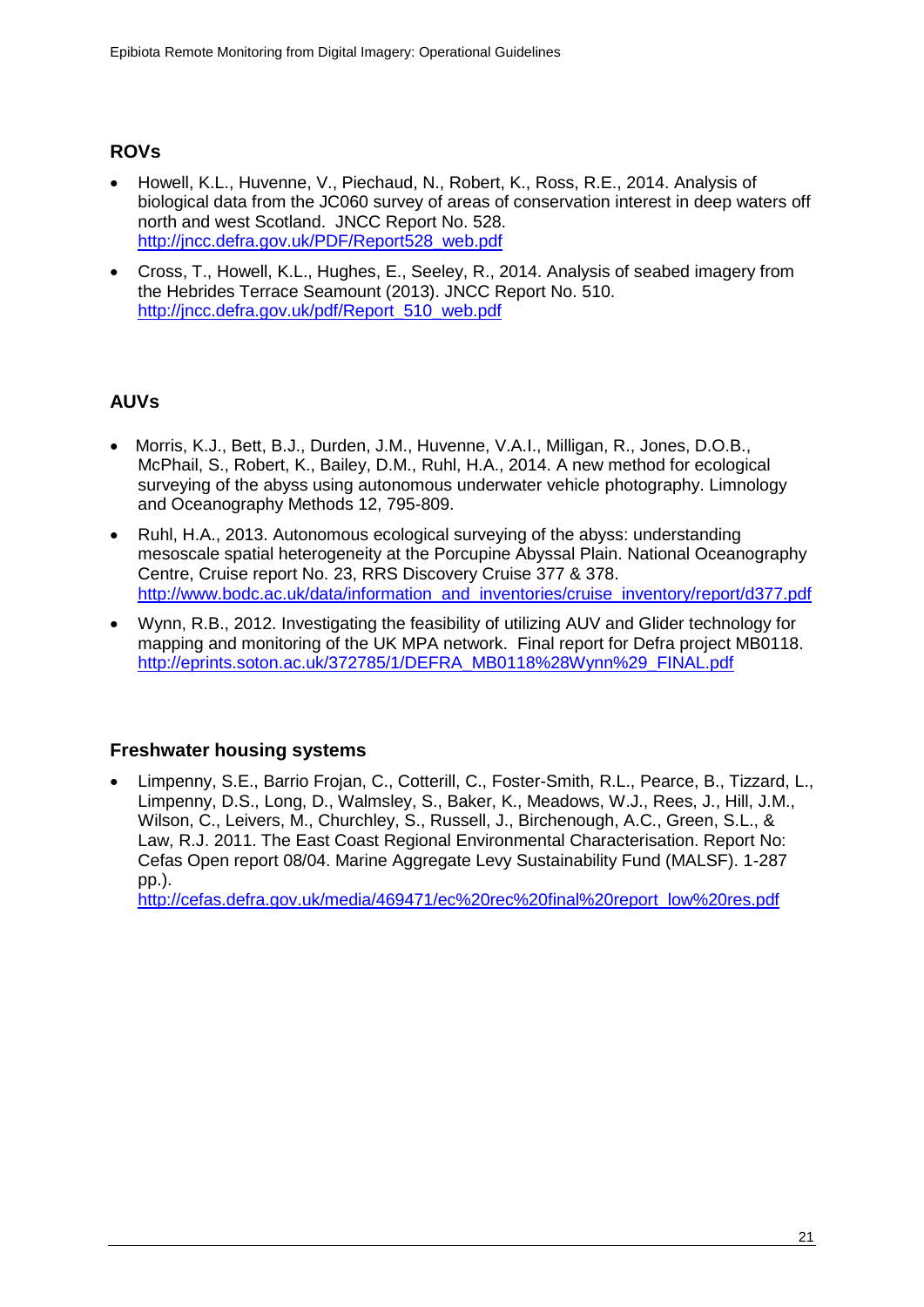# <span id="page-26-0"></span>**9 References**

- BS EN 16260:2012. Water quality Visual seabed surveys using remotely operated and towed observation gear for collection of environmental data.
- Coggan, R., Mitchell, A., White, J., Golding, N., 2007. Recommended operating guidelines (ROG) for underwater video and photographic imaging techniques. MESH. [www.emodnet-seabedhabitats.eu/pdf/GMHM3\\_Video\\_ROG.pdf](http://www.emodnet-seabedhabitats.eu/pdf/GMHM3_Video_ROG.pdf)
- Coggan, R., Curtis, M., Vize, S., James, C., Passchier, S., Mitchell, A., Smit, C.J., Foster-Smith, B., White, J., Piel, S., Populus, J., 2005. Review of standards and protocols for seabed habitat mapping. MESH. [http://www.emodnet](http://www.emodnet-seabedhabitats.eu/PDF/050401%20MESH_REVIEWS_2_1_V2.2.pdf)[seabedhabitats.eu/PDF/050401%20MESH\\_REVIEWS\\_2\\_1\\_V2.2.pdf](http://www.emodnet-seabedhabitats.eu/PDF/050401%20MESH_REVIEWS_2_1_V2.2.pdf)
- Davies, J., Baxter, J., Bradley, M., Connor, D., Khan, J., Murray, E., Sanderson, W., Turnbull., C., Vincent, M., 2001. Marine Monitoring Handbook. JNCC. <http://jncc.defra.gov.uk/MarineMonitoringHandbook>
- EN ISO 19493:2007. Water quality Guidance on marine biological surveys of hardsubstrate communities.
- Epibiota Video Analysis Guidelines, in preparation.
- Morris, K.J., Bett, B.J., Durden, J.M., Huvenne, V.A.I., Milligan, R., Jones, D.O.B., McPhail, S., Robert, K., Bailey, D.M., Ruhl, H.A., 2014. A new method for ecological surveying of the abyss using autonomous underwater vehicle photography. Limnology and Oceanography Methods 12, 795-809.
- PG 3.5 *['Identifying biotopes using video recordings](http://jncc.defra.gov.uk/PDF/MMH-Pg%203-5.pdf)*' Davies, J., Baxter, J., Bradley, M., Connor, D., Khan, J., Murray, E., Sanderson, W., Turnbull., C., Vincent, M., 2001. Marine Monitoring Handbook. JNCC. <http://jncc.defra.gov.uk/MarineMonitoringHandbook>
- PG 3.14 '*[In situ survey of sublittoral epibiota using towed sledge video and still](http://jncc.defra.gov.uk/PDF/MMH-Pg%203-14.pdf)  [photography](http://jncc.defra.gov.uk/PDF/MMH-Pg%203-14.pdf)*' Davies, J., Baxter, J., Bradley, M., Connor, D., Khan, J., Murray, E., Sanderson, W., Turnbull., C., Vincent, M., 2001. Marine Monitoring Handbook. JNCC. <http://jncc.defra.gov.uk/MarineMonitoringHandbook>
- Rees, H.L. (ed), 2009. Guidelines for the study of the epibenthos of subtidal environments. ICES Techniques in Marine Environmental Sciences No. 42, 88 pp.
- Shand, C.W. & Priestly, R., 1999. A towed sledge for benthic surveys. Scottish Fisheries Information Pamphlets No 22.<http://www.scotland.gov.uk/Uploads/Documents/No22.pdf>
- Sheehan, E.V., Stevens, T.F., Attrill, M.J., 2010. A quantitative, non-destructive methodology for habitat characterisation and benthic monitoring at offshore renewable energy developments. PLoS One 5(12), e14461. doi:10.1371/journal.pone.0014461 [https://www.plymouth.ac.uk/uploads/production/document/path/3/3031/HD\\_Flying\\_Array.](https://www.plymouth.ac.uk/uploads/production/document/path/3/3031/HD_Flying_Array.pdf) [pdf](https://www.plymouth.ac.uk/uploads/production/document/path/3/3031/HD_Flying_Array.pdf)
- White, J., Mitchell, A., Coggan, R., Southern, I., Golding, N., 2007. Seafloor video mapping: Collection, analysis and interpretation of seafloor video footage for the purpose of habitat classification and mapping. MESH. [http://www.emodnet](http://www.emodnet-seabedhabitats.eu/PDF/Video%20Working%20Group%20Report.pdf)[seabedhabitats.eu/PDF/Video%20Working%20Group%20Report.pdf](http://www.emodnet-seabedhabitats.eu/PDF/Video%20Working%20Group%20Report.pdf)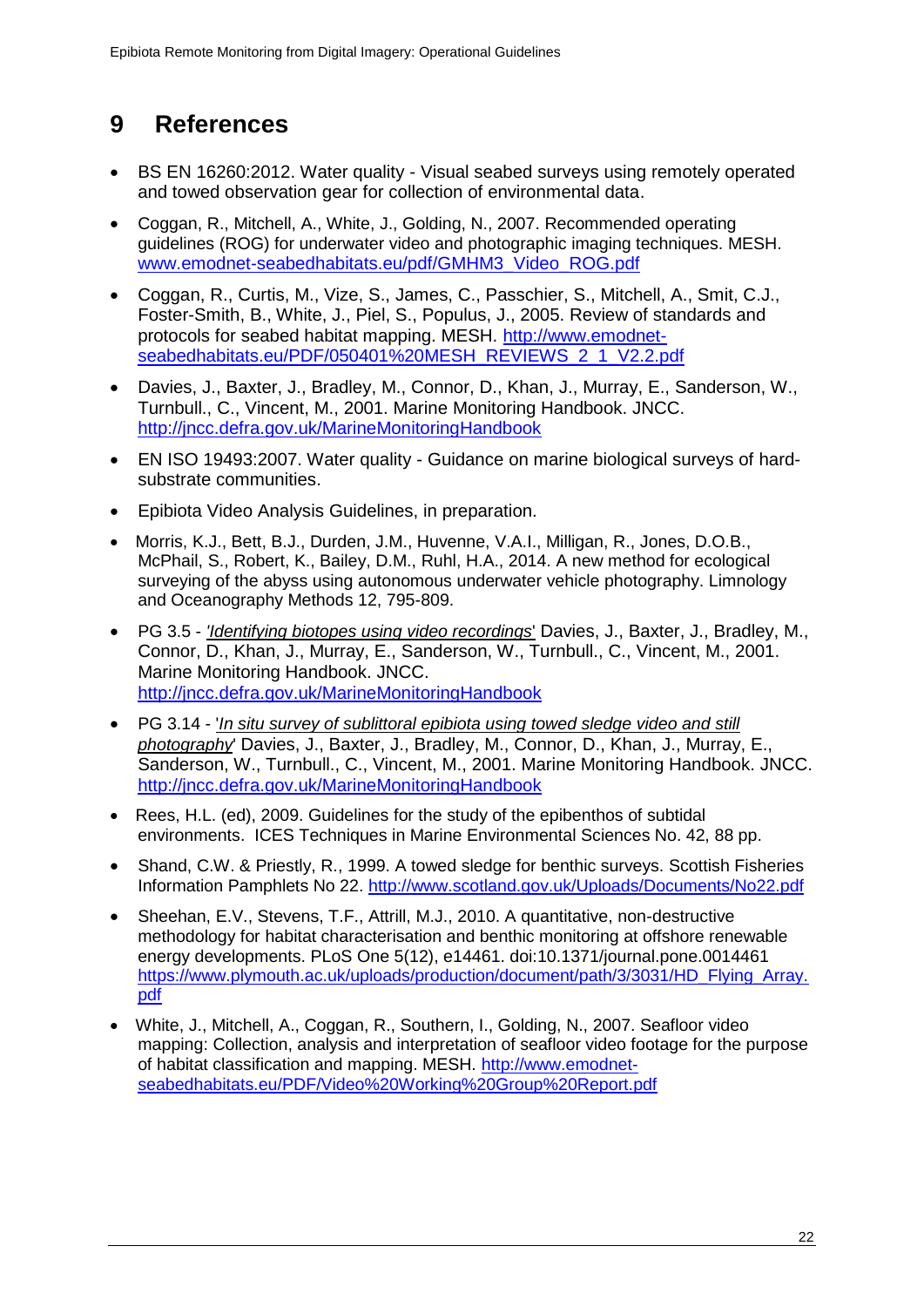Wynn, R.B., 2012. Investigating the feasibility of utilizing AUV and Glider technology for mapping and monitoring of the UK MPA network. Final report for Defra project MB0118. [http://eprints.soton.ac.uk/372785/1/DEFRA\\_MB0118%28Wynn%29\\_FINAL.pdf](http://eprints.soton.ac.uk/372785/1/DEFRA_MB0118%28Wynn%29_FINAL.pdf) Wynn, R.B., Huvenna, V.A.I., Le Bas, T.P., Murton, BJ., Connelly, D.P., Bett, B.J., Ruhl, H.A., Morris, K.J., Peakall, J., Parsons, D.R., Sumner, E.J., Darby, S.E., Dorrell, R.M., Hunt, J.E., 2014 Autonomous Underwater Vehicles (AUVs): Their past, present and future contributions to the advancement of marine geosciences. Marine Geology, 352, 451-468. [http://ac.els-cdn.com/S0025322714000747/1-s2.0-S0025322714000747](http://ac.els-cdn.com/S0025322714000747/1-s2.0-S0025322714000747-main.pdf?_tid=b1c24532-c324-11e4-a30d-00000aacb360&acdnat=1425552489_fbf1830a2a681510748d816bdf96a2a2) [main.pdf?\\_tid=b1c24532-c324-11e4-a30d-](http://ac.els-cdn.com/S0025322714000747/1-s2.0-S0025322714000747-main.pdf?_tid=b1c24532-c324-11e4-a30d-00000aacb360&acdnat=1425552489_fbf1830a2a681510748d816bdf96a2a2)[00000aacb360&acdnat=1425552489\\_fbf1830a2a681510748d816bdf96a2a2](http://ac.els-cdn.com/S0025322714000747/1-s2.0-S0025322714000747-main.pdf?_tid=b1c24532-c324-11e4-a30d-00000aacb360&acdnat=1425552489_fbf1830a2a681510748d816bdf96a2a2)